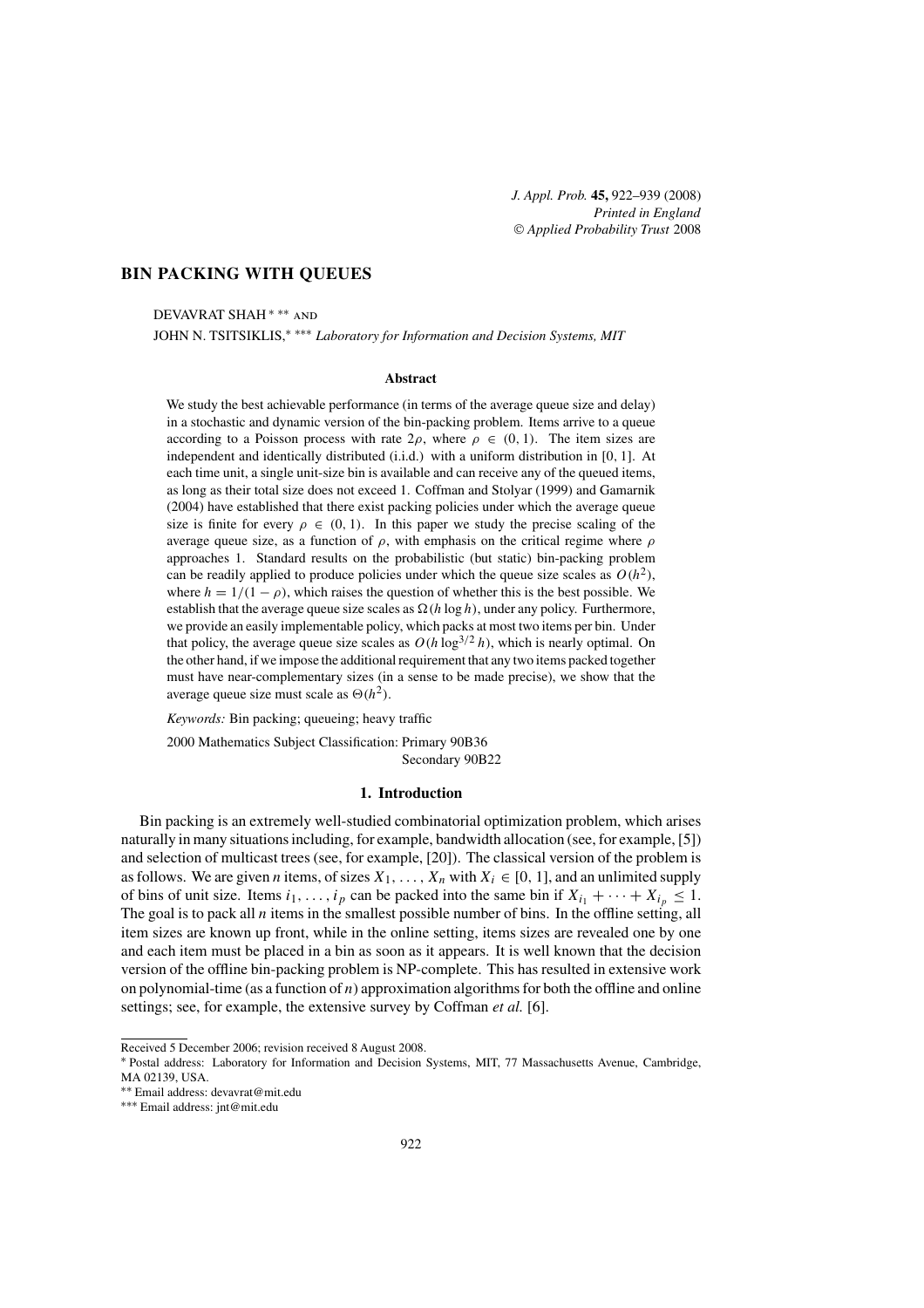The probabilistic version of the bin-packing problem, in which the sizes  $X_1, \ldots, X_n$  are assumed to be independent and identically distributed (i.i.d.) with a known distribution  $\mu$  on [0, 1], has also been extensively studied in both the offline and online settings. For example, Knodel [10] and Lueker [12] established that the expected waste in a stochastic offline setting is  $\Theta(\sqrt{n})$ ; Shor [19] studied online algorithms (best fit and first fit); Bentley *et al.* [2] studied the first fit and first-fit decreasing algorithms; Karp *et al.* [9] studied multidimensional bin packing; Leighton and Shor [11] provided various results through a connection with grid-matching problems; and several results are given in a series of papers by Rhee and Talagrand [14], [15], [16], [17], [18]. A central theme in this literature is that, for both the offline and online settings, and for a large class of distributions, the expected number of required bins is  $c(\mu)n + O(\sqrt{n});$ furthermore, with high probability, the number of required bins is  $c(\mu)n + O(\sqrt{n \log n})$  [16], [17]. Here  $c(\mu)$  is a constant determined by the distribution  $\mu$ . For the case of the uniform  $[1]$ . Here  $c(\mu)$  is a constant determined by the distribution  $\mu$ . For the case of the uniform distribution on [0, 1],  $c(\mu)$  is equal to  $\frac{1}{2}$ . The  $O(\sqrt{n})$  term can be interpreted as the average *waste* caused by the randomness in the item sizes. However, in the online case, the waste is *waste* caused by the randomness in the nem sizes. However, in the online case, the waste is  $\Omega(\sqrt{n \log n})$  with high probability [19], and there exist online algorithms [19] whose waste is  $O(\sqrt{n} \log^{3/4} n)$  with high probability.

In this paper we consider a different model, in which items arrive to a queue according to a Poisson process with rate  $2\rho$ , where  $\rho \in (0, 1)$ , and the item sizes are i.i.d. with a uniform distribution in [0, 1]. At each time unit, a single unit-size bin is available and can receive any of the queued items, as long as their total size does not exceed 1.

We highlight some key differences between the online setting and our model. In the online setting, items need to be packed as soon as they arrive. In contrast, our model allows queueing, which provides additional flexibility, and can in principle result in smaller waste, albeit at the expense of delay. (For example, under our model, an item can be queued until the arrival of a 'matching' item, i.e. an item whose size is approximately 1 minus the size of the queued item.) On the other hand, the online setting assumes that all bins are always available. In contrast, our model assumes that a bin remains available for only one time unit, and this restriction may result in larger waste. Because of these two differences, the online model and our queueing model cannot be reduced to each other, existing results are not directly applicable, and a new analysis is required.

At a higher level, our work deals with the trade-off between throughput and delay. However, because of the stability constraint, high throughput is equivalent to low waste. Thus, we are in effect dealing with the trade-off between waste and delay.

Our model is motivated from contexts such as networking, where a bin corresponds to the available bandwidth during a single time slot, and an item corresponds to a packet or a file that can only be transmitted 'unbroken' (within one time slot). In an alternative interpretation, bins correspond to regularly scheduled fixed-capacity trucks, and items correspond to pieces of cargo that cannot be broken up into smaller pieces.

# **1.1. Our model**

We provide here a precise formulation of the queueing version of the bin-packing problem, which is the subject of this paper. We assume that items arrive according to a Poisson process with rate  $2\rho$ , where  $\rho \in (0, 1)$ . (Different arrival models are possible. For example, we could assume that the numbers of arrivals during each unit time interval are independent random variables with mean 2. Renewal arrival process models are also possible. Our results remain valid for more general arrival processes, under suitable assumptions; see the discussion in Section 3.6.) We index the items according to their arrival order, so that item  $i$  is the *i*th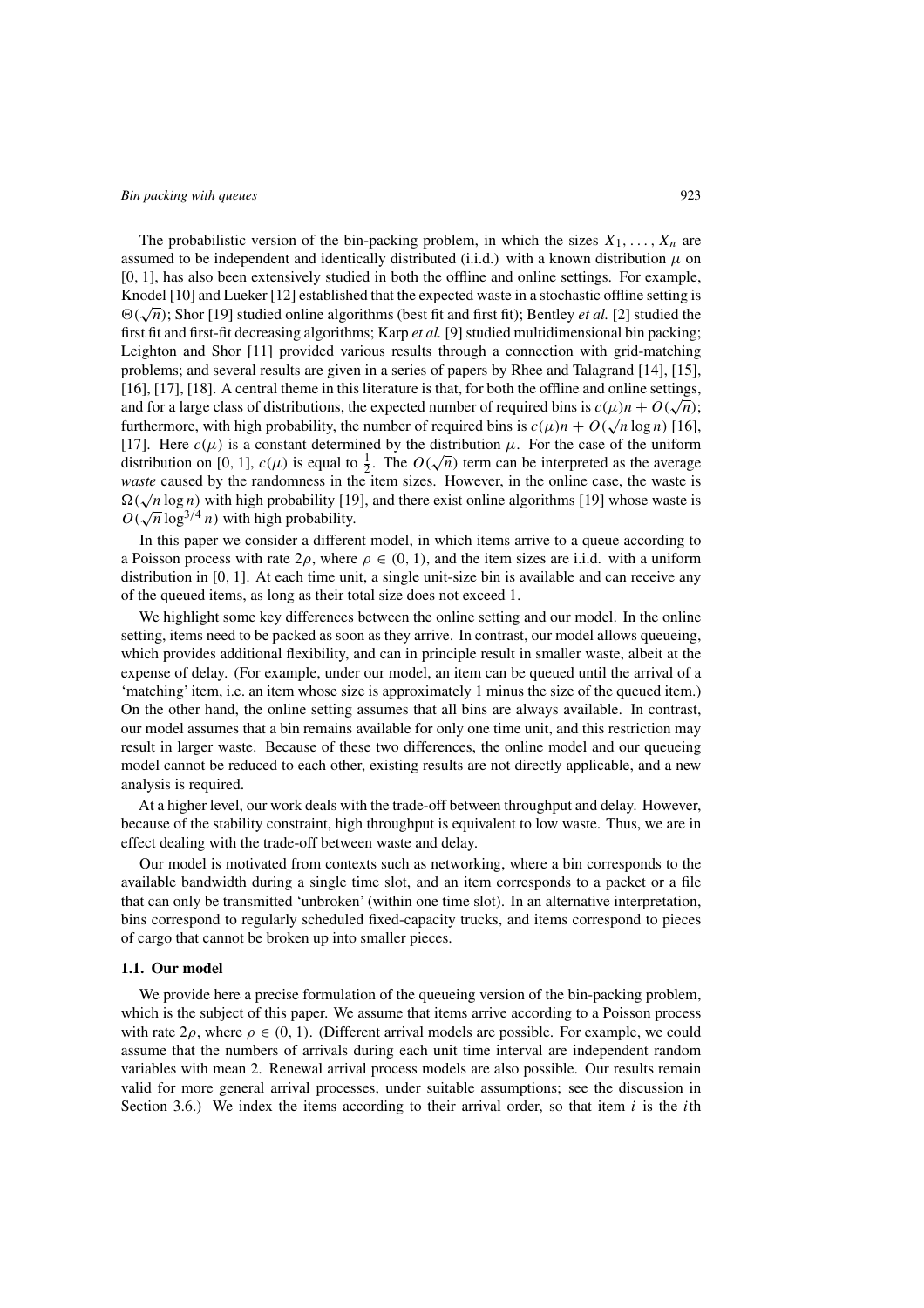arriving item after time 0. We let  $X_i$  be the size of the *i*th item, and assume that the random variables  $X_i$  are i.i.d., uniformly distributed in [0, 1], and independent of the arrival process.

Arriving items join a queue and remain in queue until they are placed in a bin. At each positive integer time, a bin of size 1 becomes available ('arrives') and can receive any of the items that are in queue at that time, as long as their total size does not exceed 1. (In an alternative model, bins could be arriving according to a stochastic arrival process, for example, a Poisson process with rate 1. As will be discussed in Section 3.6, the results do not change under the assumption of Poisson bin arrivals.) The items that are packed are removed from the queue and are discarded forever, together with the corresponding bin. We let  $Q(t)$  be the number of items in queue just before time  $t$ , i.e. without including the effects of an item or bin arrival at exactly time t. (Thus,  $Q(t^-)$  would have been a more accurate, though more cumbersome, notation.)

A *policy* is a rule that, at each integer time  $t$ , selects the items (if any) to be placed in the available bin, as a function of the available items and the entire history of the process until just before time t. As before, let  $F^{\pi}(\rho)$  be the value of lim sup<sub>t→∞</sub> E[Q(t)] under policy  $\pi$ , as a function of the arrival parameter  $\rho$ , starting from an empty queue. Let  $F^*(\rho)$  be the infimum of  $F^{\pi}(\rho)$  over all policies  $\pi$ . We are interested in the behavior of  $F^*(\rho)$  as  $\rho \uparrow 1$  and, more specifically, in terms of the parameter  $h$  defined by

$$
h=\frac{1}{1-\rho}.
$$

For some preliminary insights into the problem, we make some observations. If we were to relax the problem and allow items to be broken into pieces that can be placed in different bins, then the system becomes almost (the reason for the qualification 'almost' is that services can only start at integer times) identical to a single-server M/U/1 queue with Poisson arrivals (arrival rate of  $2\rho$ ), uniformly distributed service times (mean service time of  $\frac{1}{2}$ ), and utilization factor equal to  $2\rho \frac{1}{2} = \rho$ . The M/U/1 queue is stable if and only if  $\rho < 1$ , and the steady-state queue size is of order  $\Theta(h)$  when  $\rho < 1$ . This readily implies that  $F^*(\rho) = \infty$  when  $\rho \ge 1$ and  $F^*(\rho) = \Omega(h)$  when  $\rho < 1$  (this follows from Kingman's lower bound [21]). It is not hard to come up with stable policies and show that  $F^*(\rho) < \infty$  for all  $\rho < 1$ . However, available results, for example, from Coffman and Stolyar [5] and Gamarnik [8], only lead to an upper bound of the form  $F^*(\rho) = O(h^2)$ . This motivates the central question to be addressed in this paper, namely, whether the behavior of  $F^*(\rho)$  is of the form  $\Theta(h)$ , of the form  $\Theta(h^2)$ , or something in between.

#### **1.2. Comparison with other stochastic and dynamic combinatorial problems**

A question similar to the one studied in this paper has been raised and studied for a stochastic and dynamic version of the traveling repairman problem (TRP) [3], [4]. In that problem, jobs arrive as a Poisson process with rate  $\lambda$  at random locations (for example, uniformly distributed) in the unit square. The different jobs have i.i.d. processing time requirements with mean  $1/\mu$ . A repairman moves from job to job at unit speed and spends time traveling, as well as for processing the jobs. Let  $\rho = \lambda/\mu$ . If the repairman could travel infinitely fast, we would be dealing with an M/G/1 queueing system, whose expected queue size is  $\Theta(h)$ , where again  $h = 1/(1-\rho)$ . However, because of the finite speed, the repairman must also waste some time traveling between jobs, and the optimal average queue size (number of yet unprocessed jobs) turns out to be of the order of  $1/h^2$ .

From the analysis of the static probabilistic traveling salesman problem, we know that the travel time ('waste') to serve *n* jobs is of the order of  $\sqrt{n}$ . For the bin-packing problem,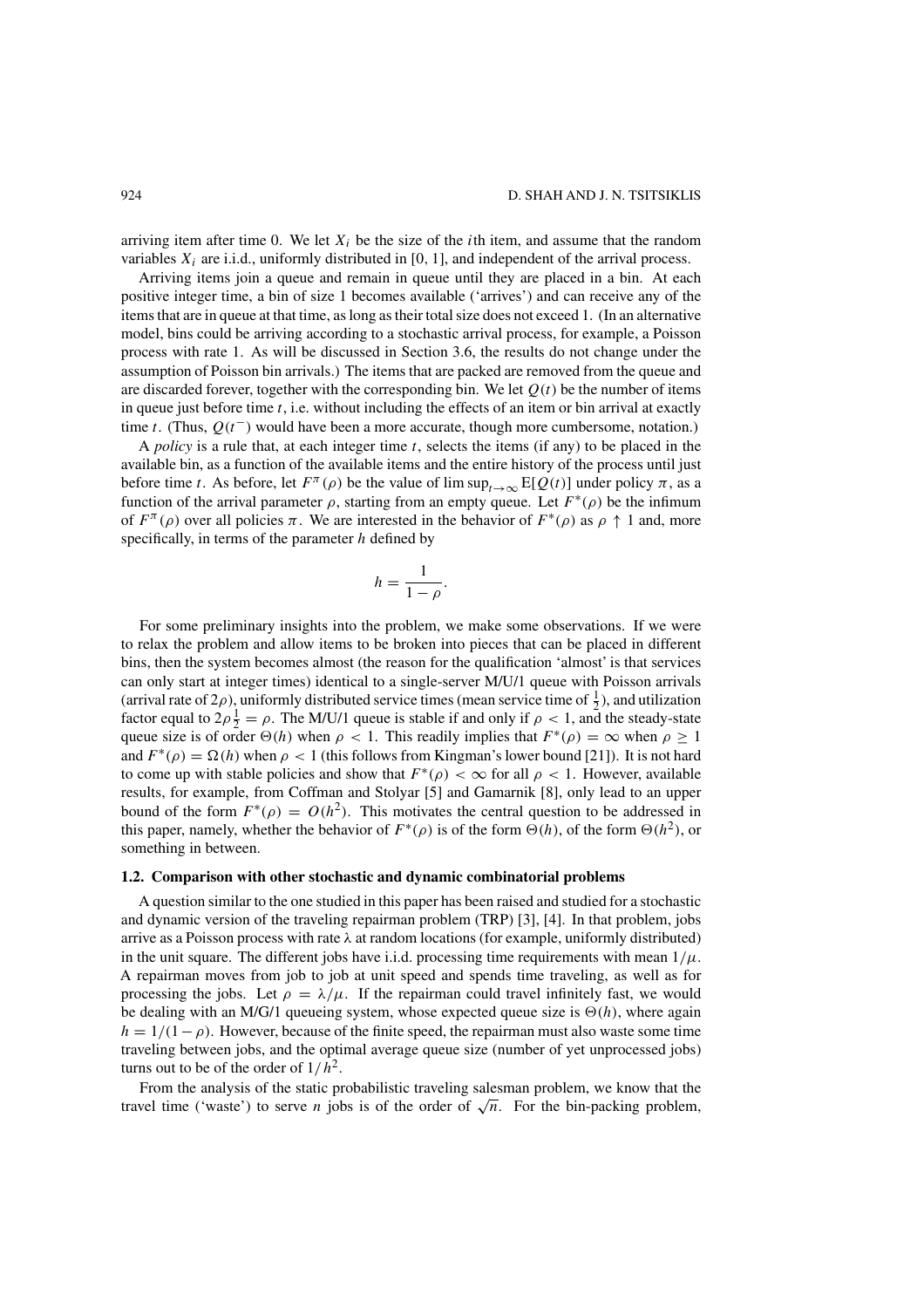the waste is also  $\Theta(\sqrt{n})$  and, arguing by analogy, one is tempted to conjecture that queue sizes should also be  $\Theta(h^2)$ . However, as will be shown, there is no such simple relation between static probabilistic problems and the corresponding stochastic and dynamic problems, with the exception of a straightforward upper bound based on the following batching policy (cf. Section 2.1). This upper bound happens to be tight for the dynamic TRP, but far from tight for the dynamic bin-packing problem.

# **1.3. Our results**

Our main result, Theorem 1.1, below, effectively shows that the penalty caused by the binpacking constraints (as compared to the relaxed problem where the items can be broken up) is only a polylogarithmic function of  $1/(1 - \rho)$ .

**Theorem 1.1.** *We have*

$$
F^*(\rho) = \Omega(h \log h),
$$

*where*  $h = 1/(1 - \rho)$ *. Furthermore, there exists a family*  $\pi(\cdot)$  *of policies (one policy for each value of* ρ*) that packs at most two items in each bin and which satisfies*

$$
F^{\pi(\rho)}(\rho) = O(h \log^{3/2} h).
$$

We will also consider a special class of packing policies, which we call *restricted-pair policies*. Under these policies (to be described in detail in Section 2.2), the unit interval is partitioned into pairs of subintervals, every bin receives at most two items, and if two items are packed together then they must belong to paired subintervals.

**Theorem 1.2.** *If*  $\pi(\cdot)$  *is a family of restricted-pair policies (one policy for each value of*  $\rho$ ) *then* 

$$
F^{\pi(\rho)}(\rho) = \Omega(h^2),
$$

*where*  $h = 1/(1 - \rho)$ *. Furthermore, there exists a family of restricted-pair policies such that* 

$$
F^{\pi(\rho)}(\rho) = O(h^2).
$$

### **1.4. Organization**

The rest of the paper is organized as follows. In Section 2 we briefly discuss a batching policy and argue that the corresponding average queue size is  $\Theta(h^2)$ . We introduce restrictedpair policies and establish an  $\Omega(h^2)$  lower bound for such policies. We also display a simple round-robin restricted-pair policy and a corresponding  $O(h^2)$  upper bound. In Section 3 we introduce a more powerful policy and use results of [11] to derive an  $O(h \log^{3/2} h)$  upper bound. Section 3.6 contains some brief remarks on possible extensions. Then, in Section 4 we build on results of [1] and [19] to establish an  $\Omega(h \log h)$  lower bound for any policy. Finally, Section 5 contains our conclusions.

# **2. Two inadequate policies**

In this section we examine the best performance that can be obtained with relatively simple policies. We consider two alternative policies and show that they both result in  $\Omega(h^2)$  queue sizes; thus, justifying the development of more elaborate policies in the next section. The first policy is based on batching, which is a generic method, applicable to wide classes of stochastic combinatorial problems; despite its simplicity, it is often near-optimal, as in the dynamic TRP. Its  $\Omega(h^2)$  performance in our context however motivates us to consider a more complex policy.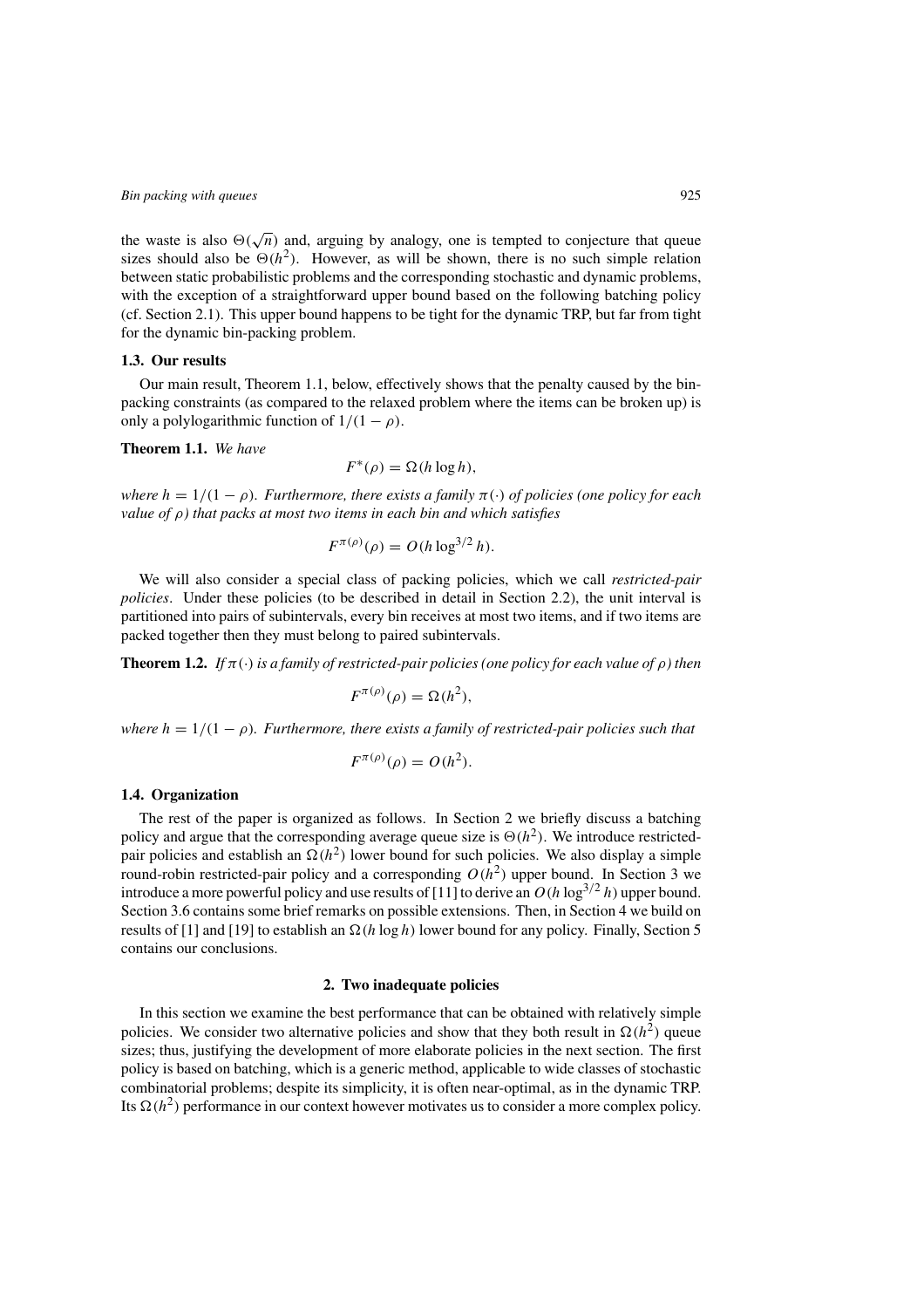The simplest class of nontrivial, and possibly interesting policies, that comes to mind is one that packs at most two items per bin, but places restrictions on the pairs that can be packed together. We show that any policy in this class also results in  $\Omega(h^2)$  queue sizes.

### **2.1. Batching**

Batching is a routine approach for converting policies for static problems to policies for dynamic problems. In our case, a batching policy works as follows. All the items arriving during the interval  $[(k - 1)t^*, kt^*)$  form the kth batch. Items in the kth batch can be packed into bins after time  $kt^*$  and after all items in the  $(k - 1)$ th batch have already been packed. Let  $S_k$  be the number of bins used for the kth batch, which can be viewed as the 'service time' of that batch. The number of items in the kth batch is concentrated around  $2\rho t^*$ . From this, and the results of [10] and [12], it follows that  $E[S_k] = \rho t^* + \Theta(\sqrt{t^*})$ . For the expected 'work' in the system (number of bins required for the queued items) to remain bounded, the stability in the system (number of bins required for the queued items) to remain bounded, the stability condition  $\rho t^* + \Theta(\sqrt{t^*}) \le t^*$  must hold, which yields  $t^* = \Omega(1/(1 - \rho)^2) = \Omega(h^2)$ . On the other hand, a typical arriving item must wait until the end of the interval  $[(k - 1)t^*, kt^*)$ during which it arrives, resulting in an  $\Omega(t^*)$  delay. This shows that the expected queue size associated with the batching policy we have described is  $\Omega(h^2)$ .

Conversely, it is not hard to show (using, for example, Kingman's bound [21] and a concentration inequality on the waste, such as the one in [18]) that, by choosing  $t^* = \Theta(h^2)$ , the resulting expected queue size is  $\Theta(h^2)$ .

# **2.2. Restricted-pair policies**

In this subsection we partition the range [0, 1] of item sizes into subintervals of equal length. We consider policies that pack at most two items in each bin and require that any two items that are packed together belong to an allowed pair of subintervals.

The intuitive idea behind the approach in this subsection is that, with a given utilization rate  $\rho$ , there is a certain amount of slack,  $1 - \rho$ . If item sizes are discretized, with a discretization error bounded by  $c(1 - \rho)$ , where  $c < 1$ , the remaining slack is  $(1 - c)(1 - \rho)$ ; so the optimal achievable performance, as a function of  $(1-\rho)$ , should still be of the same order of magnitude. Discretizing the item sizes is the same as partitioning the interval  $[0, 1]$  into subintervals of length  $O(1 - \rho)$ , and taking into account only the interval to which an item belongs, not its exact size. However, besides discretization, we will be placing additional restrictions on the allowed packing policies.

Given the value of  $\rho$ , we divide the unit interval into  $2m + 1$  equal subintervals of length  $\delta = 1/(2m + 1)$ , where m is of the order of  $1/(1 - \rho)$ . For concreteness, we assume that

$$
\frac{8}{1-\rho} \le 2m \le \frac{8}{1-\rho} + 1. \tag{2.1}
$$

We note, for future reference, that, for every  $\rho \geq \frac{1}{2}$ , we have

$$
m \ge \frac{2}{1-\rho}, \qquad \delta \ge \frac{1-\rho}{9}, \qquad \frac{2m}{m+1} \ge 1 - \frac{1-\rho}{8}.
$$
 (2.2)

We associate a separate queue with each subinterval. In particular, an arriving item whose size belongs to the interval  $[(i - 1)\delta, i\delta), 1 \le i \le 2m$ , joins the *i*th queue, while an item whose size belongs to the interval  $[2m\delta, 1]$  joins the  $(2m + 1)$ th queue. Since the item sizes are i.i.d. with a uniform distribution in [0, 1], each arriving item is equally likely (independent of everything else) to join each of the  $2m + 1$  queues. The well-known *splitting* property of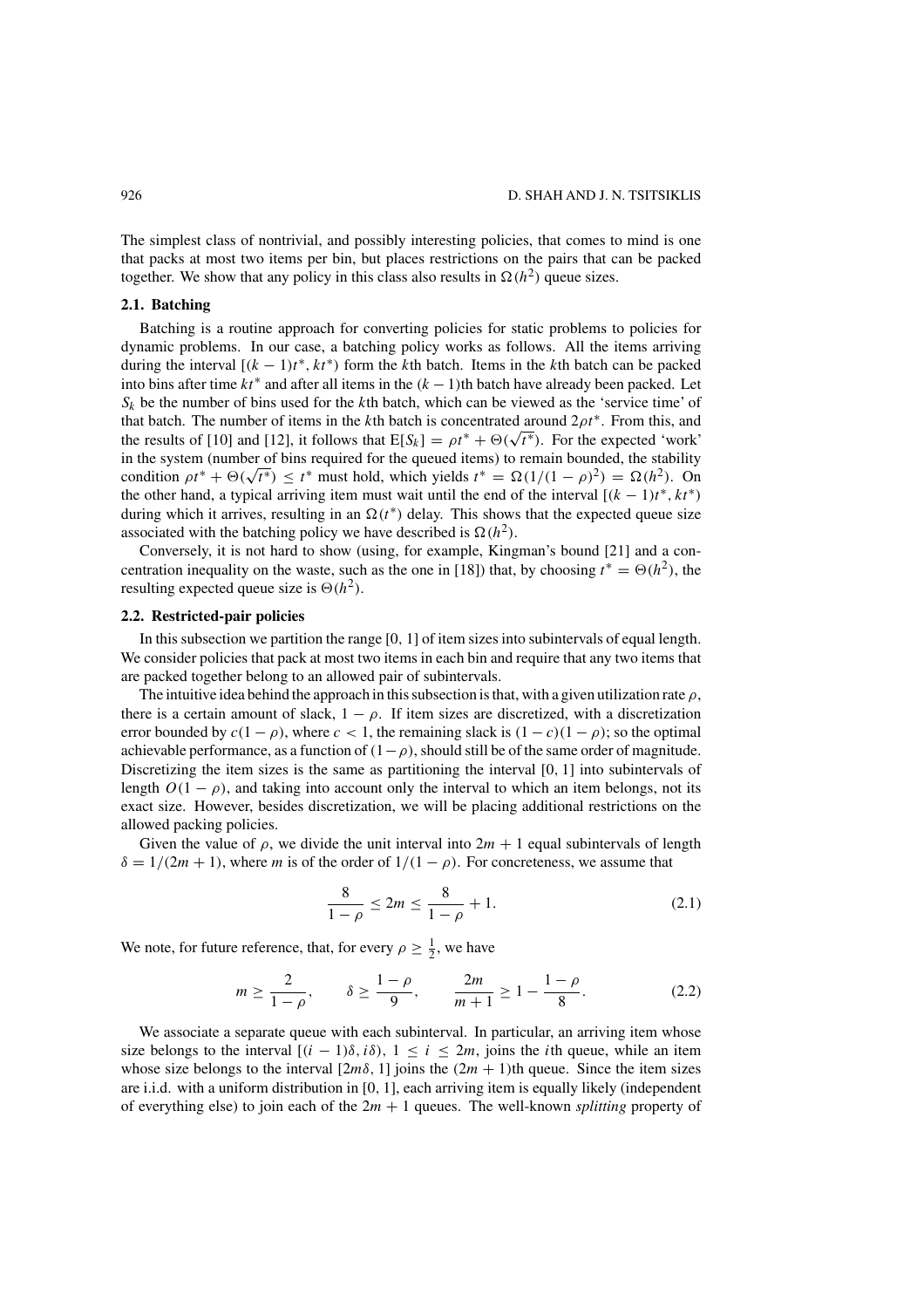the Poisson process implies that the arrival processes to each one of the  $2m + 1$  queues are independent Poisson processes with rate  $\gamma = 2\rho/(2m + 1) = 2\rho\delta$ .

**Definition 2.1.** A restricted-pair policy is a policy with the following two properties.

- (a) No more than two items can be packed into the same bin.
- (b) If an item from queue i is packed together with an item from queue j then  $i+j = 2m+1$ .

Note that any two items in queues i and j, where  $i + j = 2m + 1$ , can always be packed together, because their total size is bounded by  $i\delta + j\delta = (2m + 1)\delta = 1$ . Furthermore, when two such items are packed together, the wasted space in the bin is bounded by  $2\delta \approx (1 - \rho)/4$ , which is consistent with our earlier discussion. Restricted-pair policies are simple enough to be tractable. On the other hand, they are restrictive, hence, potentially inefficient. Indeed, the best possible performance of such policies is  $\Theta(h^2)$ . Next, we present the details of the proof of Theorem 1.2.

#### **2.3. Lower bound for restricted-pair policies**

In this subsection we prove the  $\Omega(h^2)$  lower bound in Theorem 1.2. Without loss of generality, we assume that  $\rho \geq \frac{1}{2}$ . For  $i = 1, ..., 2m + 1$ , let  $N_i(t)$  be the number of arrivals to queue i until time t. For  $i = 1, ..., m$ , let  $Q_i(t)$  be the total number of items in the two paired queues i and  $2m + 1 - i$  at time t. Finally, let  $S_i(t)$  be the number of bins packed with items from queues i and/or  $2m + 1 - i$  until time t.

We have

$$
Q_i(t) \ge \max\{N_i(t), N_{2m+1-i}(t)\} - S_i(t).
$$

Let X and Y be independent Poisson random variables with mean  $2\rho \delta t$ , which is the same as the distribution of  $N_i(t)$ . Summing over i, using the property that  $\sum_{i=1}^m S_i(t) \le t$ , and taking expectations, we obtain

$$
E[Q(t)] \geq \sum_{i=1}^{m} E[Q_i(t)]
$$
  
\n
$$
\geq \sum_{i=1}^{m} E[\max\{N_i(t), N_{2m+1-i}(t)\}] - t
$$
  
\n
$$
= m E[\max\{X, Y\}] - t
$$
  
\n
$$
= m E[X] + \frac{m}{2} E[|X - Y|] - t
$$
  
\n
$$
= \rho \frac{2m}{2m+1} t + \frac{m}{2} E[|X - Y|] - t.
$$
 (2.3)

**Lemma 2.1.** *Consider a Poisson random variable* X *with mean* λ*. There exists a positive constant* β*, independent of* λ*, such that*

$$
P(X > \lambda + \sqrt{\lambda}) \ge \beta
$$
 and  $P(X < \lambda - \sqrt{\lambda}) \ge \beta$  for all  $\lambda \ge 1$ .

*Proof.* Note that  $P(X > \lambda + \sqrt{\lambda})$  is a positive and continuous function of  $\lambda$ . Let  $\beta$  be its infimum over  $\lambda \in [1,\infty)$ . Suppose that  $\beta = 0$ . Then the infimum cannot be attained on a compact set (this would contradict continuity and positivity). Thus, the limit, as  $\lambda \to \infty$ , must be 0. Recalling that the variance of X is also  $\lambda$ , the central limit theorem implies that the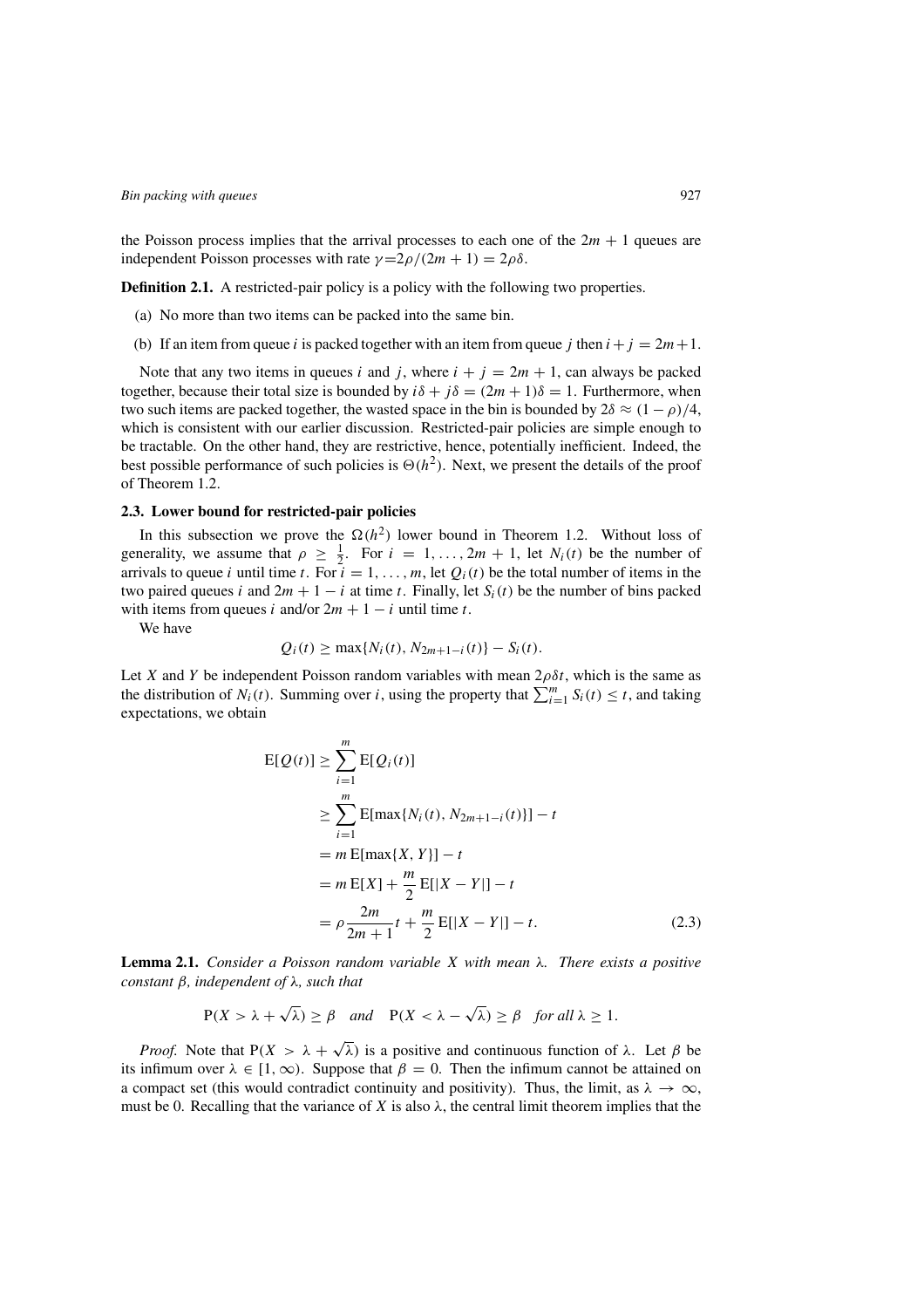random variable  $Z_{\lambda} = (X - \lambda)/\sqrt{\lambda}$  converges in distribution to the standard normal distribution. Therefore,  $\lim_{\lambda \to \infty} P(Z_{\lambda} > 1) > 0$ , which is a contradiction. This completes the proof of the lower bound on  $P(X > \lambda + \sqrt{\lambda})$ . The argument for  $P(X < \lambda - \sqrt{\lambda})$  is similar.

Lemma 2.1 establishes that  $E[|X - Y|] \ge \beta^2 \sqrt{2\rho \delta t}$ , where  $\beta$  does not depend on  $\delta$  and t, as long as  $t = \Omega(1/\delta)$ . Using (2.3), Lemma 2.1, and the bounds in (2.2), we obtain, after some straightforward algebra,

$$
E[Q(t)] \ge \rho t - \frac{1-\rho}{8}t + \frac{1}{1-\rho}\frac{\beta^2}{3}\sqrt{(1-\rho)t} - t.
$$

Let us now set  $t = c/(1 - \rho)^3$ , where c is chosen such that  $2c = \beta^2 \sqrt{c}/6$ . Some more algebra yields

$$
\mathrm{E}[Q(t)] \geq \frac{2c}{(1-\rho)^2},
$$

which is the desired result.

### **2.4. Upper bound**

In this subsection we consider a simple round-robin restricted-pair policy that results in  $O(h^2)$  expected queue sizes. Thus, the lower bound of the preceding subsection is tight, completing the proof of Theorem 1.2.

Let m be as in (2.1), and consider a time interval of length  $m + 1$ . For  $i < 2$ , the *i*th bin in that interval serves (depending on availability) up to one item from queue  $i$  and one time from queue j, where  $i + j = 2m + 1$ . Finally, the  $(m + 1)$ th bin serves up to one item from queue  $2m + 1$ . Let us focus on items in the *i*th queue. These items arrive as a Poisson process with rate  $\gamma = 2\rho/(2m + 1)$ , and one of them can be served every  $m + 1$  time steps. This is equivalent to an M/D/1 queue with utilization rate

$$
\rho' = 2\rho \frac{m+1}{2m+1} \le 1 - c(1-\rho)
$$

for some absolute constant  $c$ , except for a restriction that service can only start at integer multiples of  $m + 1$ . (The latter restriction adds at most  $m + 1$  to the expected delay.) Thus, using standard bounds on  $M/D/1$  queues [21], the expected queue size for items in the *i*th interval is of order  $O(m) = O(h)$ . Since there are  $O(h)$  queues/intervals, it follows that the expected queue size of the overall system is  $O(h^2)$ .

### **3. A near-optimal policy**

In this section we present a packing policy, analyze its performance, and show that the average queue size grows not much faster than  $h$ . The policy we describe is randomized, although as discussed in Section 5, randomization is easily removed.

# **3.1. The policy**

The policy is as follows. When the *i*th bin arrives, we independently generate a Bernoulli random variable  $B_i$ , with  $P(B_i = 1) = \rho$ , a Bernoulli random variable  $C_i$ , with  $P(C_i = 1) = \frac{1}{2}$ , and a random variable  $U_i$  which is uniformly distributed in the interval [0,  $\frac{1}{2}$ ]. We assume that the random variables associated with each bin arrival are independent.

(a) If  $B_i = 1$ , we select the largest-sized item whose size is in the range [0,  $U_i$ ] (if any) and the largest-sized item whose size is in the range  $(\frac{1}{2}, 1 - U_i]$  (if any), and place them in the bin.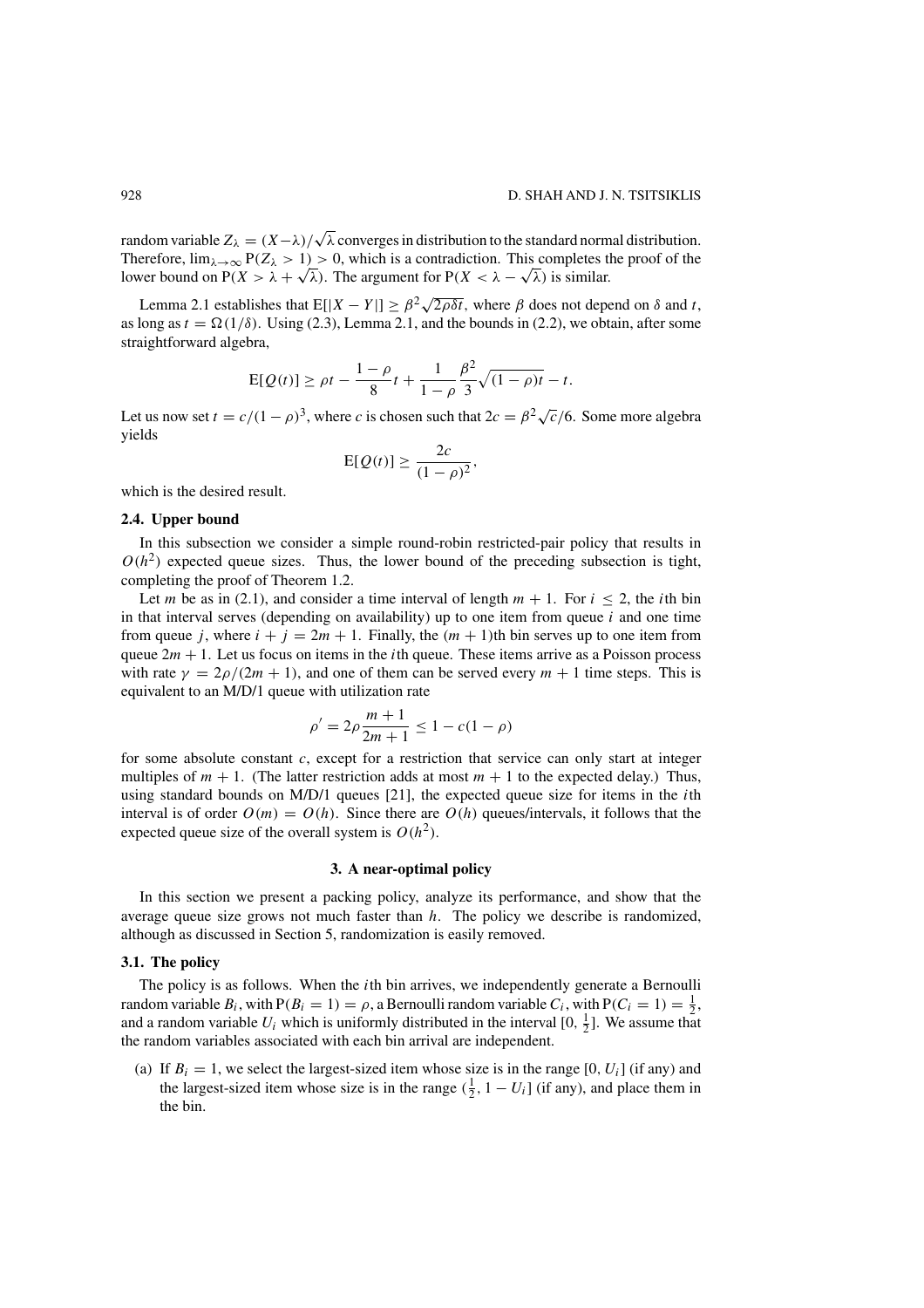(c) If  $B_i = 0$  and  $C_i = 1$ , we place the largest-sized item whose size is in the range  $(\frac{1}{2}, 1]$ (if any) in the bin.

We view the randomization above as splitting the bin into two pieces, dedicating one piece to 'small' items (size at most  $\frac{1}{2}$ ) and the other to 'large' items (size larger than  $\frac{1}{2}$ ). The dynamics for the small items are as follows. Small items arrive as a Poisson process with rate  $\rho$ . At each positive integer time, with probability  $\rho$ , a bin of size  $U_i$  (uniformly distributed in [0,  $\frac{1}{2}$ ]) becomes available; with probability  $(1 - \rho)/2$ , a bin of size  $\frac{1}{2}$  becomes available; with probability  $(1 - \rho)/2$ , no bin becomes available. At each time step, a single item (the largest available) is placed in the bin. The dynamics for the large items are essentially identical: the statistics of item and bin arrivals are exactly the same, except that item and bin sizes are larger by an additive factor of  $\frac{1}{2}$ . For this reason, it suffices to analyze a system involving small items and bins, and multiply the end result by 2 in order to obtain a result for the overall system. From now on, we restrict attention to a system involving only small item and bin sizes.

#### **3.2. Queue dynamics**

We will say that t is an *event time* if  $t = 0$ , or if a bin arrives at time t, or if an item arrives at time t. Note that, for  $t > 0$ , the probability of two such events occurring simultaneously equals 0 because the arrival process is Poisson and bins arrive at integer times. Thus, we can associate each nonzero event time with a single event (item or bin arrival). Furthermore, because the Poisson process involves a finite number of arrivals during a finite interval, the event times can be ordered in a sequence. For  $t > 0$  and  $x \in [0, \frac{1}{2}]$ , we will say that event  $(t, x, +)$  has occurred if an item of size x arrives at time t and that event  $(t, x, -)$  has occurred if a bin of size x arrives at time t. Finally, we introduce an event  $(0, x, +)$  for every item of size  $x$  in queue at time 0.

We now develop equations that describe the evolution of the queue. For any  $x \in [0, \frac{1}{2}]$  and  $t > 0$ , we use  $Q_x(t)$  to denote the number of items of size greater than x that are found in the queue just before time  $t$ , i.e. before the effects of an item or bin arrival at time  $t$  are accounted for. Note that the collection of variables  $\{Q_x(t) | x \in [0, \frac{1}{2}]\}$  is a complete description of the 'state' of the system at time t. For  $x = 0$ , we use the simpler notation  $Q(t)$  in place of  $Q_0(t)$ . Even though we are interested in the evolution of the queue starting with an empty system, for the purposes of our development here, it will be convenient to allow for the presence of some queued items at time 0.

Suppose that  $t > 0$  is the first event time after time 0. Since nothing happens between times 0 and  $t$ , we have

$$
Q_x(t) = Q_x(0) \quad \text{for all } x \in [0, \frac{1}{2}] \text{ if no event occurred during } (0, t). \tag{3.1}
$$

Now suppose that  $t > 0$  is an event time, but not the first one. Suppose that the previous event occurred at time  $\tau < t$  and that it involved an arrival of an item or of a bin of size y,  $y \leq x$ . Such an arrival does not affect the number of items in queue of size greater than  $x$ ; thus,

$$
Q_x(t) = Q_x(\tau)
$$
 if the previous event was  $(\tau, y, +)$  or  $(\tau, y, -)$ , where  $y \le x$ . (3.2)

Next suppose that the previous event was the arrival (at time  $\tau < t$ ) of an item of size  $y, y > x$ . This item is added to the queue and

$$
Q_x(t) = Q_x(\tau) + 1
$$
 if the previous event was  $(\tau, y, +)$ , where  $y > x$ . (3.3)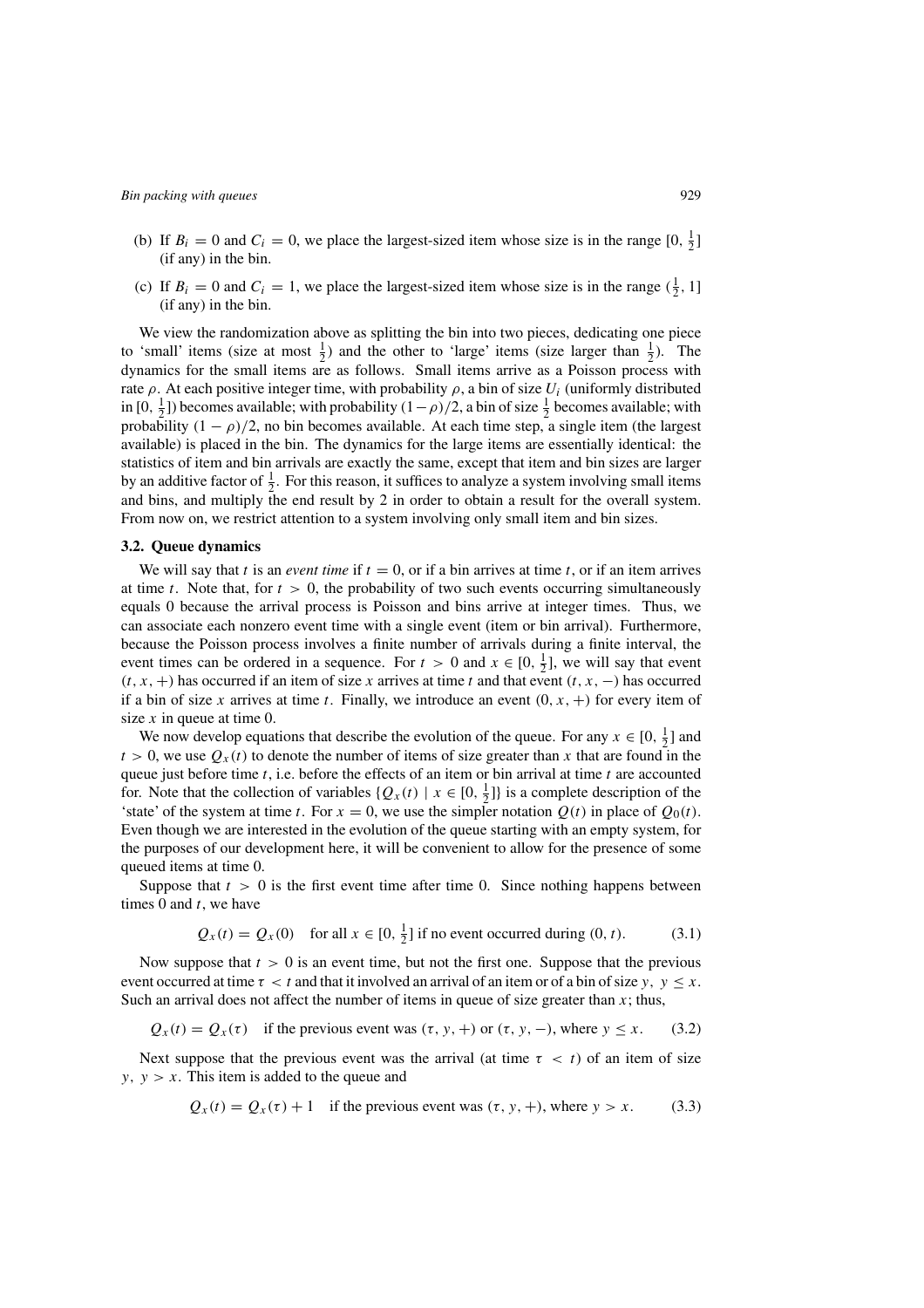Finally, suppose that the previous event was the arrival (at time  $\tau$ ) of a bin of size y,  $y > x$ . This bin cannot be used with an item of size greater than y; thus,  $Q_y(\tau)$  such items are still in queue at time t. However, the number of items of size in the range  $(x, y)$ , which is  $Q_x(\tau) - Q_y(\tau)$  if it is positive, decreases by 1. Therefore,

$$
Q_x(t) = Q_y(\tau) + \max\{0, Q_x(\tau) - Q_y(\tau) - 1\}
$$

or

 $Q_x(t) = \max\{Q_y(\tau), Q_x(\tau) - 1\}$  if the previous event was  $(\tau, y, -)$ , where  $y > x$ . (3.4)

Equations (3.1)–(3.4) for all  $x \in [0, \frac{1}{2}]$  are a complete description of the queue dynamics.

# **3.3. Discrepancies and their relation to queue sizes**

In this subsection we relate queue sizes to a certain 'discrepancy' measure. Let us fix a time  $t > 0$  and consider the rectangle  $[0, t) \times [0, \frac{1}{2}]$ . We place a '+' at  $(0, z)$  if there is an item of size z in queue at time 0. We place a '+' at  $(\tau, z)$  if an item of size z arrives at time  $\tau > 0$ . We place a '−' at  $(\tau, z)$  if a bin of size z arrives at time  $\tau > 0$ . Now consider a continuous curve that starts at  $(0, \frac{1}{2})$ , ends at  $(t, x)$ , and consists entirely of horizontal segments (moving to the right) and vertical segments (moving downward); see Figure 1. We use this curve to define a region (subset of the rectangle) as follows. A point  $(\tau, z)$  in the rectangle is in the region if and only if  $0 \le \tau \le t$  and there exists a point  $(\tau, w)$  on the curve with  $w \le \tau$ . We note some consequences of this definition. If the initial queue contains an item of size  $\zeta$  and if the first segment of the curve is vertical and ends at a point  $(0, y)$  with  $y < z$ , then the point  $(0, z)$ associated with this item is included in the region. Points of the form  $(\tau, \frac{1}{2})$  (which correspond to bins of size  $\frac{1}{2}$ ) are included only if  $\tau < t$  and  $\tau$  is greater than or equal to the time of the first vertical segment; see Figure 1.

Let A be a region constructed as above, to be called an *admissible* region. We add the number of plusses in the region and subtract the number of minusses to arrive at a quantity to be denoted by  $D(A)$ . Let  $D_x(t)$  be the maximum possible value of  $D(A)$ , where the maximum is taken over all admissible regions defined by curves that end at  $(t, x)$ . It turns out that  $Q_x(t)$ is always equal to  $D_x(t)$ . For our purposes, we only need to state and prove one direction of this fact. The intuition is the same as for Loynes' description of the G/G/1 queue in terms of the maximum of a random walk: queues build up only when there is a discrepancy between the arrival and departure processes; hence, small discrepancies imply small queue sizes.



FIGURE 1: Two types of curve and resulting admissible regions. In both cases, the points marked with a 'Y' are included in the region, but the points marked with an 'N' are not.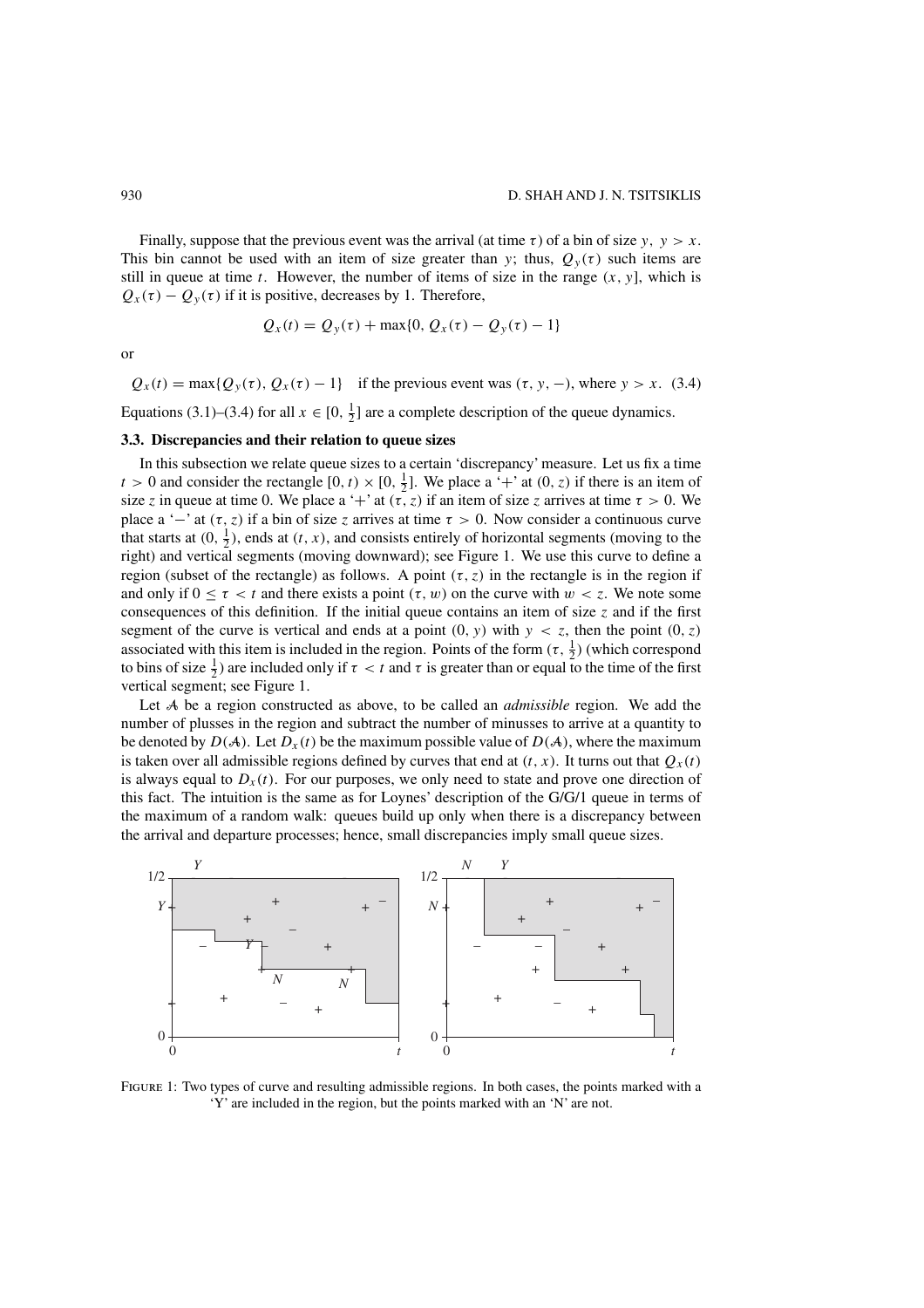**Proposition 3.1.** *For every*  $t > 0$  *and every*  $x \in [0, \frac{1}{2}]$ *, we have*  $Q_x(t) \leq D_x(t)$ *.* 

*Proof.* Suppose that  $t > 0$  is the first event time after time 0. Consider the curve that starts at  $(0, \frac{1}{2})$ , moves down to  $(0, x)$ , and then moves horizontally to  $(t, x)$ . For the resulting region A, the quantity  $D(A)$  equals the number of points  $(0, z)$  crossed by the vertical segment, which is  $Q_x(0)$ . Since  $D(A) \leq D_x(t)$ , we obtain

$$
Q_x(0) \leq D_x(t)
$$
 for all  $x \in [0, \frac{1}{2}]$  if no event occurred during  $(0, t)$ . (3.5)

Now suppose that  $t > 0$  is an event time, but not the first one. Suppose that the previous event occurred at time  $\tau < t$  and that it involved an arrival of an item or of a bin of size y,  $y \le x$ . Consider a curve that ends at  $(\tau, x)$  such that the resulting region A' satisfies  $D(A') = D_x(\tau)$ . Extend the curve horizontally until  $(t, x)$ , forming a new region A. The event at time  $\tau$  is outside the region A, and, therefore,  $D_x(t) \ge D(A) = D(A') = D_x(\tau)$ , leading to

$$
D_x(t) \ge D_x(\tau)
$$
 if the previous event was  $(\tau, y, +)$  or  $(\tau, y, -)$ , where  $y \le x$ . (3.6)

Next suppose that the previous event was the arrival (at time  $\tau$ ) of an item of size y,  $y > x$ . Consider a curve that ends at  $(\tau, x)$  such that the resulting region A' satisfies  $D(A') = D_x(\tau)$ . Extend the curve horizontally until  $(t, x)$ . The newly formed region A includes the event  $(\tau, y, +)$ , so that  $D_x(t) \ge D(A) = D(A') + 1 = D_x(\tau) + 1$ , leading to

$$
D_x(t) \ge D_x(\tau) + 1
$$
 if the previous event was  $(\tau, y, +)$ , where  $y > x$ . (3.7)

Finally, suppose that the previous event was the arrival (at time  $\tau$ ) of a bin of size y,  $y > x$ . Consider the following two options for coming up with a curve that ends at  $(t, x)$ .

- (i) Form a curve that ends at  $(\tau, y)$  and which attains  $D_y(\tau)$ ; move horizontally to  $(t, y)$  and then down to  $(t, x)$ . The resulting region A satisfies  $D(A) = D<sub>y</sub>(\tau)$ .
- (ii) Form a curve that ends at  $(\tau, x)$  and which attains  $D_x(\tau)$ ; move horizontally to  $(t, x)$ . The resulting region A' includes the point  $(\tau, y, -)$  and, therefore, satisfies  $D(A') =$  $D_x(\tau)-1$ .

Since  $D_x(t) \ge \max\{D(A), D(A')\}$ , we obtain

 $D_x(t) \ge \max\{D_y(\tau), D_x(\tau) - 1\}$  if the previous event was  $(\tau, y, -)$ , where  $y > x$ . (3.8)

Note that inequalities (3.5)–(3.8) describing the evolution of  $D_x(t)$  are satisfied by the variables  $Q_x(t)$  with equality (cf. (3.1)–(3.4)). By moving along the sequence of event times, an easy induction shows that  $Q_x(t) \leq D_x(t)$  for every  $(t, x)$  associated with an event. For any  $(t, x)$  that does not correspond to an event, we use one step of the recursive equality or inequality, starting from the last event, to obtain the desired result.

### **3.4. Proof of the upper bound**

For any admissible region A, let  $\Delta(A)$  be the difference between the plusses and minuses in the region (as in the definition of  $D(A)$ ), but without counting points on the top horizontal boundary (corresponding to bins of size exactly  $\frac{1}{2}$ ) and without counting points on the left vertical boundary (corresponding to items in the initial queue). Let  $\Delta(t) = \max_{\mathcal{A}} |\Delta(\mathcal{A})|$ , where the maximum is taken over all admissible regions  $\vec{A}$  in the rectangle  $[0, t) \times [0, \frac{1}{2}]$ .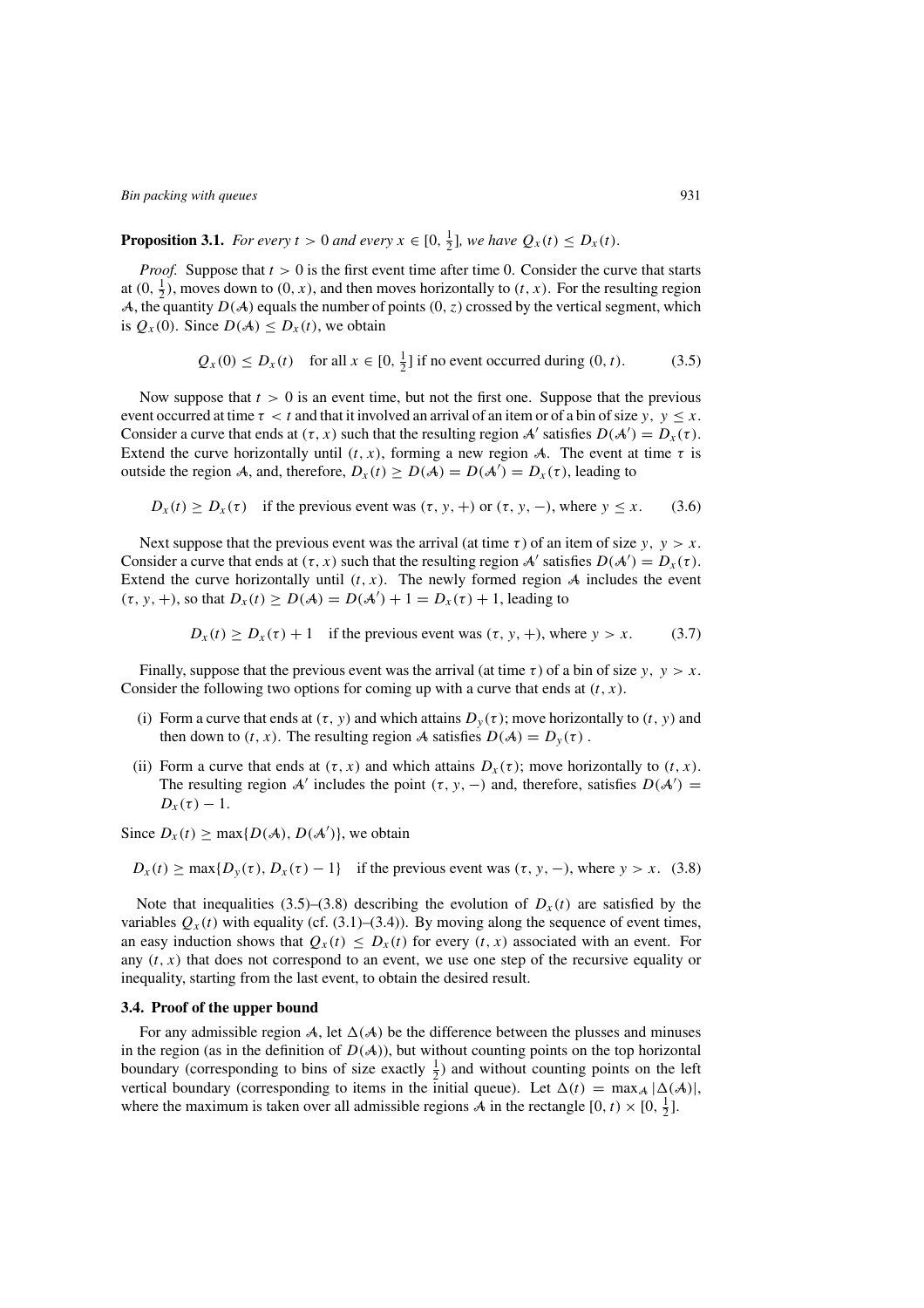Let us consider a curve such that the resulting region A satisfies  $D(A) = D_x(t)$ . First suppose that the curve starts with a vertical segment. Then the region A includes up to  $O_0(0)$ points from the initial queue (they are all plusses), and all items on the top boundary (they are all minusses—let  $Y(t)$  be their number). Thus, for this case,  $D_X(t) = D(A) \leq \Delta(A)$  +  $Q_0(0) - Y(t)$ . Next suppose that the curve starts with a horizontal segment. Then none of the items in the initial queue contribute to  $D(A)$ . In this case,  $D_x(t)$  equals  $\Delta(A)$  minus the contribution of (some) events of the form  $(\tau, \frac{1}{2})$ , so that  $D_x(t) \leq \Delta(\mathcal{A})$ . Combining the two cases, and using Proposition 3.1, we obtain

$$
Q(t) \le \max\{\Delta(t), \Delta(t) + Q(0) - Y(t)\}.
$$

Using the inequality max<sup>2</sup> $\{a, b\} \le a^2 + b^2$ , we obtain

$$
E[Q(t)^{2}] \le E[\Delta^{2}(t)] + E[Q^{2}(0)] + E[\Delta^{2}(t)] + E[Y^{2}(t)] + 2E[Q(0)]E[\Delta(t) - Y(t)], (3.9)
$$

where we used the independence of  $Q(0)$  from the future of the process and omitted the negative term  $-2E[\Delta(t)Y(t)]$ . In order to use this inequality, we need some information on the moments of  $\Delta(t)$ . This is provided by the following lemma, based on results from [11]. So as not to disrupt continuity, the proof of Lemma 3.1 is deferred to Section 3.5.

**Lemma 3.1.** *Suppose that*  $\rho \geq \frac{1}{2}$ *. There exist positive constants*  $c_1$  *and*  $c_2$  *such that, for all*  $\rho \geq \frac{1}{2}$  and all  $t \geq 2/(1 - \rho)$ , we have

$$
E[\Delta(t)] \le c_1 \sqrt{t} \log^{3/4} t
$$
,  $E[\Delta^2(t)] \le c_2 t \log^{3/2} t$ .

In order to bound the moments of  $Y(t)$ , recall that bins of size exactly  $\frac{1}{2}$  are produced at each time step with probability  $(1 - \rho)/2$ . Thus,  $Y(t)$  is the number of successes in t independent Bernoulli trials with the above success probability (we are assuming here that  $t$  is an integer). Therefore,  $E[Y(t)] = (1 - \rho)t/2$ , which shows that  $E[Y(t)]$  increases (with t) faster than  $E[\Delta(t)]$ . Furthermore,  $var(Y(t)) \leq (1 - \rho)t/2$  and

$$
E[Y^{2}(t)] \le \frac{(1-\rho)^{2}t^{2}}{4} + \frac{(1-\rho)t}{2} \le (1-\rho)^{2}t^{2}.
$$

Let  $t^* = \alpha h^2 \log^{3/2} h$ , where  $\alpha$  is a positive constant and  $h = 1/(1 - \rho)$ . By choosing  $\alpha$ large enough, and using some straightforward algebra, it follows, from (3.9), Lemma 3.1, and the bounds for  $E[Y(t)]$  and  $E[Y^2(t)]$ , that there exist positive constants  $\gamma_1$  and  $\gamma_2$  such that

$$
E[\Delta(t^*) - Y(t^*)] \le -\gamma_1 h \log^{3/2} h, \qquad E[\Delta^2(t^*)] + E[Y^2(t^*)] \le \gamma_2 h^2 \log^3 h. \tag{3.10}
$$

From (3.9), with time 0 replaced by  $kt^*$ , and (3.10), we obtain, for  $k > 0$ ,

$$
E[Q^{2}((k+1)t^{*})] \leq E[Q^{2}(kt^{*})] + 2\gamma_{2}h^{2}\log^{3}h - 2\gamma_{1}E[Q(kt^{*})]h\log^{3/2}h.
$$
 (3.11)

For the policy under consideration, it is not hard to see that  $E[Q(t) | Q(0) = 0]$  is nondecreasing with t. Thus, the limit  $q = \lim_{t\to\infty} E[Q(t) | Q(0) = 0]$  exists. It then follows from (3.11) that  $2\gamma_1qh \log^{3/2} h \leq 2\gamma_2h^2 \log^3 h$ , which implies that  $q \leq (\gamma_2/\gamma_1)h \log^{3/2} h$ . This completes the proof of the upper bound.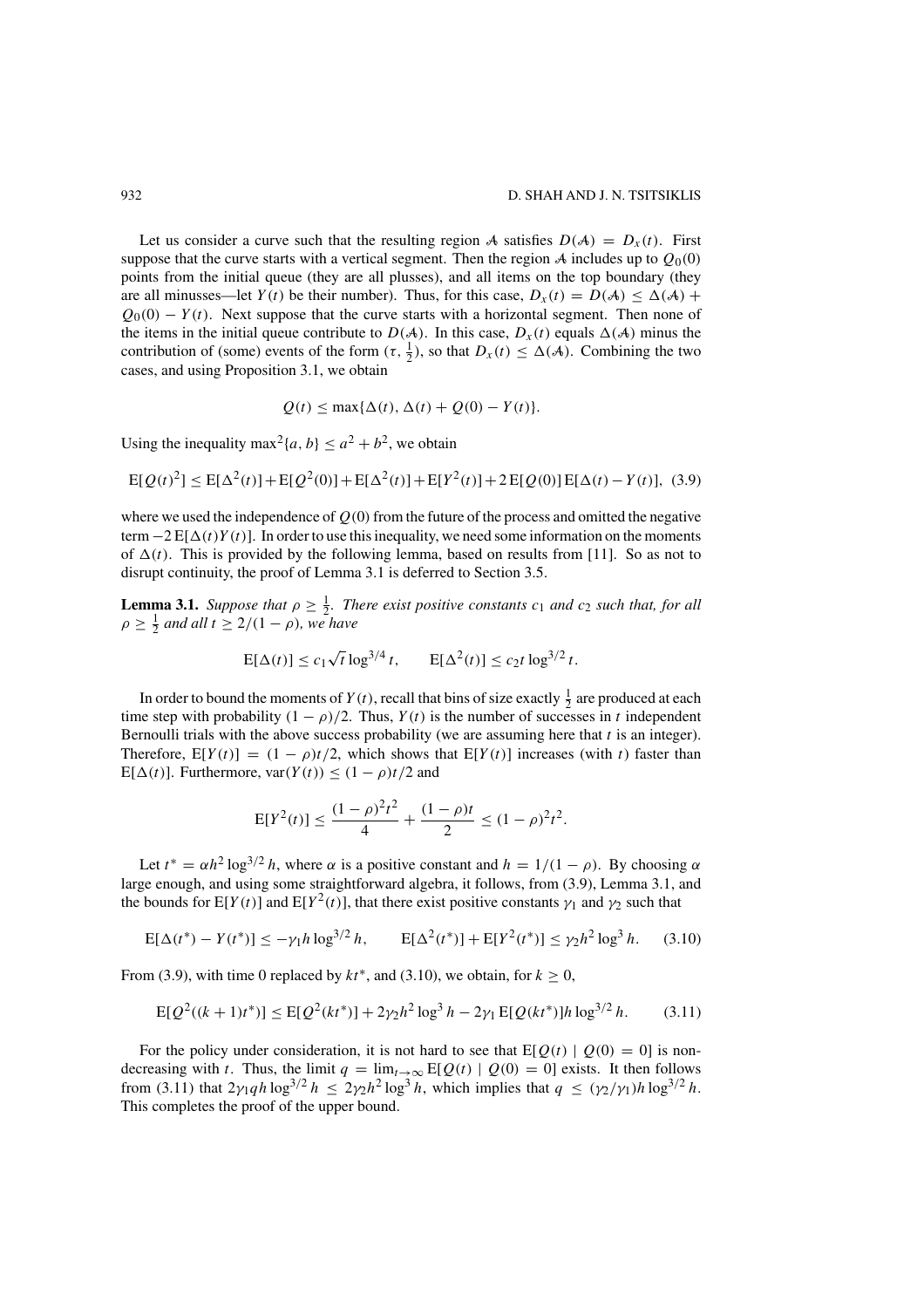### **3.5. Proof of Lemma 3.1**

Let us fix some time t and some admissible region  $A \subset (0, t) \times [0, \frac{1}{2})$ . Let  $N_{+}(A)$  and  $N_{-}(\mathcal{A})$  be the number of plusses and minusses, respectively, inside A. Note that  $E[N_{+}(\mathcal{A})] =$  $2\rho\lambda(\mathcal{A})$ , where  $\lambda(\mathcal{A})$  is the area of A. Also, note that  $\Delta(\mathcal{A}) = N_+(\mathcal{A}) - N_-(\mathcal{A})$  with probability 1 (this is because the events  $U_i = \frac{1}{2}$  or  $X_i = \frac{1}{2}$  for some *i* have zero probability). We decompose  $\Delta(A)$  into two terms, involving the discrepancies in the item and bin arrival processes.

$$
\Delta(t) = \max_{\mathcal{A}} |\Delta(\mathcal{A})|
$$
  
 
$$
\leq \max_{\mathcal{A}} |N_{+}(\mathcal{A}) - E[N_{+}(\mathcal{A})]| + \max_{\mathcal{A}} |N_{-}(\mathcal{A}) - E[N_{+}(\mathcal{A})]|.
$$
 (3.12)

In order to bound  $E[\Delta^2(t)]$ , it suffices to obtain a bound on the mean-square value of each one of the two terms on the right-hand side of (3.12).

3.5.1. *Item arrival discrepancies.* We consider here the first term in  $(3.12)$ . Let  $N_+$  be the total number of points in the rectangle  $(0, t) \times [0, \frac{1}{2})$ , which is a Poisson random variable with mean  $\rho t$ . We will be using the following decomposition:

$$
\max_{\mathcal{A}} |N_{+}(\mathcal{A}) - \mathbb{E}[N_{+}(\mathcal{A})]|
$$
\n
$$
\leq \max_{\mathcal{A}} |N_{+}(\mathcal{A}) - \mathbb{E}[N_{+}(\mathcal{A}) | N_{+}]| + \max_{\mathcal{A}} |\mathbb{E}[N_{+}(\mathcal{A}) | N_{+}] - \mathbb{E}[N_{+}(\mathcal{A})]|.
$$

We will bound separately the mean square of the two terms on the right-hand side above.

For the second term, we note that

$$
E[N_{+}(\mathcal{A}) \mid N_{+}] = \frac{\lambda(\mathcal{A})}{t/2} N_{+}.
$$

Therefore,

$$
E[N_{+}(A) | N_{+}] - E[N_{+}(A)] = \frac{2\lambda(A)}{t}(N_{+} - \rho t).
$$

To maximize over all admissible regions  $A$ , we let  $A$  be the entire rectangle whose area is  $t/2$ . It follows that

$$
E\bigg[\max_{\mathcal{A}} (E[N_{+}(\mathcal{A}) \mid N_{+}] - E[N_{+}(\mathcal{A})])^{2}\bigg] = \text{var}(N_{+}) = \rho t.
$$

We now deal with the first term. Let B be the event  $|N_+ - \rho t| \geq \sqrt{t} \log^{3/4} t$ , and let B<sup>c</sup> be its complement. Let  $Z = \max_{A} |N_{+}(A) - E[N_{+}(A) | N_{+}]|$ . We have

$$
E[Z^{2}] = E[Z^{2} | B] P(B) + E[Z^{2} | B^{c}] P(B^{c}).
$$

We have  $P(B^c) \le 1$ . We recall the following well-known tail bound for Poisson and binomial distributions (see [7, pp. 27–35] and [13, p. 72]).

**Lemma 3.2.** *Let* X *be a Poisson random variable with mean* λ*. Then,*

$$
P(X > \lambda + \delta) \le \exp\left\{-\frac{\delta^2}{4\lambda}\right\} \text{ for all } \delta \in (0, \lambda/2).
$$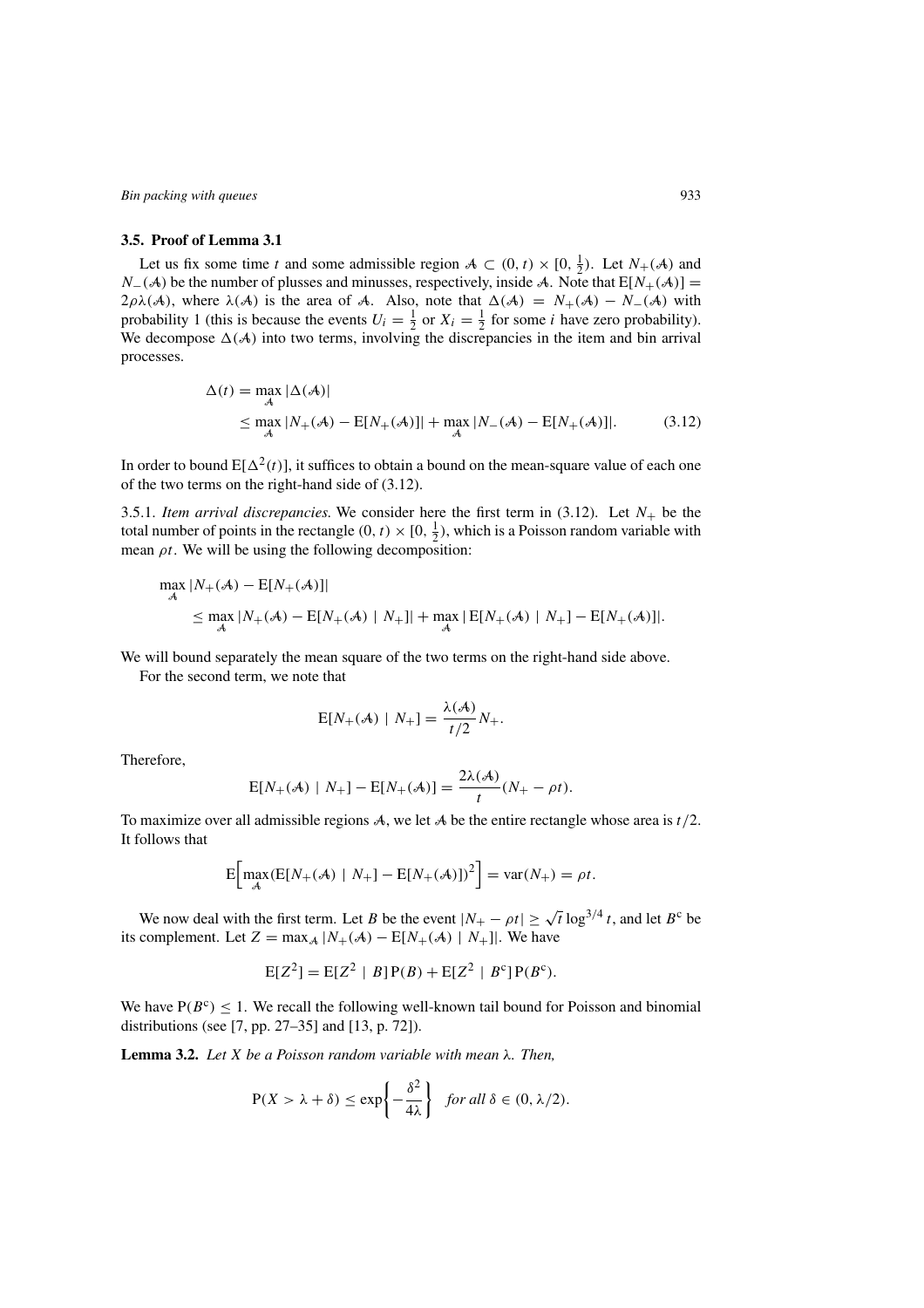*Similarly, let* Y *be a binomial random variable with parameters* m *and* p*, so that its mean is* mp*. Then,*

$$
P(|Y - mp| \ge \delta) \le 2 \exp\left\{-\frac{\delta^2}{4mp}\right\} \text{ for all } \delta \in (0, mp).
$$

We apply Lemma 3.2 to the Poisson random variable  $N_+$  and obtain

$$
P(B) \le c_4 \exp\{-c_5 \log^{3/2} t\} \le c_6 t^{-2}
$$

for some constants  $c_4$ ,  $c_5$ , and  $c_6$  independent of t. Let  $B_1 = \{N_+ \le \rho t - \sqrt{t} \log^{3/4} t\}$  and  $B_2 = \{N_+ \ge \rho t + \sqrt{t} \log^{3/4} t\}$ , so that  $B = B_1 \cup B_2$ . In order to bound the term  $E[Z^2 | B]$ , we will use the fact that  $Z \leq N_+$  and the easily derived inequalities  $E[N_+^2 \mid N_+ \geq a] \leq$  $E[(N_{+} + a)^{2}] \le 2E[N_{+}^{2}] + 2a^{2}$ . We have

$$
E[Z^2 | B] \le E[N_+^2 | B]
$$
  
\n
$$
\le \max\{E[N_+^2 | B_1], E[N_+^2 | B_2]\}
$$
  
\n
$$
= E[N_+^2 | B_2]
$$
  
\n
$$
= E[N_+^2 | N_+ \ge \rho t + \sqrt{t} \log^{3/4} t]
$$
  
\n
$$
\le E[(N_+ + \rho t + \sqrt{t} \log^{3/4} t)^2]
$$
  
\n
$$
\le c_7 t^2
$$

for some constant  $c_7$  independent of t. Therefore,  $E[Z^2 | B] P(B)$  is bounded by a constant.

We finally deal with the term  $E[Z^2 | B^c]$ . Given any particular value *n* of  $N_+$  (in the range allowed by the event  $B^c$ ), the *n* points are independent and uniformly distributed. We will apply the following result of [11].

**Lemma 3.3.** ([11, Theorem 3].) *Consider a set of* n *points uniformly and independently distributed in the*  $\sqrt{n} \times \sqrt{n}$  *square. Let* R *be the set of all simply connected subsets of the square. There exist constants c and*  $n_0$  *(independent of n) such that* 

$$
P(there exists R \in \mathcal{R}: |N(R) - E[N(R)]| > cp(R) \log^{3/4} n + c \log^{3/2} n)
$$
  

$$
\leq \frac{1}{n^{\sqrt{\log n}}} \quad \text{for all } n \geq n_0,
$$

*where*  $p(r)$  *is the perimeter of* R *and*  $N(R)$  *is the number of points in* R.

Note that our model involves the rectangle  $(0, t) \times [0, \frac{1}{2})$ , whereas Lemma 3.3 involves the From that our model involves the rectangle  $(0, t) \times [0, \frac{1}{2})$ , whereas Lemma 5.5 involves the rectangle  $[0, \sqrt{n}] \times [0, \sqrt{n}]$ . This is not an issue because we can just rescale the dimensions of our rectangle. With this rescaling, an admissible region  $A \subset (0, t) \times [0, \frac{1}{2})$  is mapped of our rectangle. With this rescaling, an admissible region  $\mathcal{A} \subset (0, t) \times [0, \frac{\tau}{2})$  is mapped<br>to a region  $\mathcal{A}' \subset [0, \sqrt{n}] \times [0, \sqrt{n}]$  with  $N(\mathcal{A}') = N_+(\mathcal{A})$ . Because we are interested in to a region  $\mathcal{A} \subset [0, \sqrt{n}] \times [0, \sqrt{n}]$  with  $N(\mathcal{A}) = N_+(\mathcal{A})$ . Because we are interested in only admissible regions A, it is easily seen that  $p(\mathcal{A}') \le 4\sqrt{n}$ . Thus, 'with high probability', omy admissible regions  $A$ , it is easily seen that  $p(A) \leq 4\sqrt{n}$ . Thus, with fight probability, it is bounded above by  $c_8\sqrt{n} \log^{3/4} n$ . With the remaining (small) probability, it is bounded above by  $n$ , which gives negligible contribution to the second moment of  $Z$ . The values of n allowed by the event  $B^c$  are of order  $\Theta(t)$ . Putting everything together, we conclude that  $E[Z^2 | B] \leq c_9 t \log^{3/2} t$  for some constant  $c_9$ . In particular, the mean square of the first term on the left-hand side of (3.12) is  $O(t \log^{3/2} t)$ .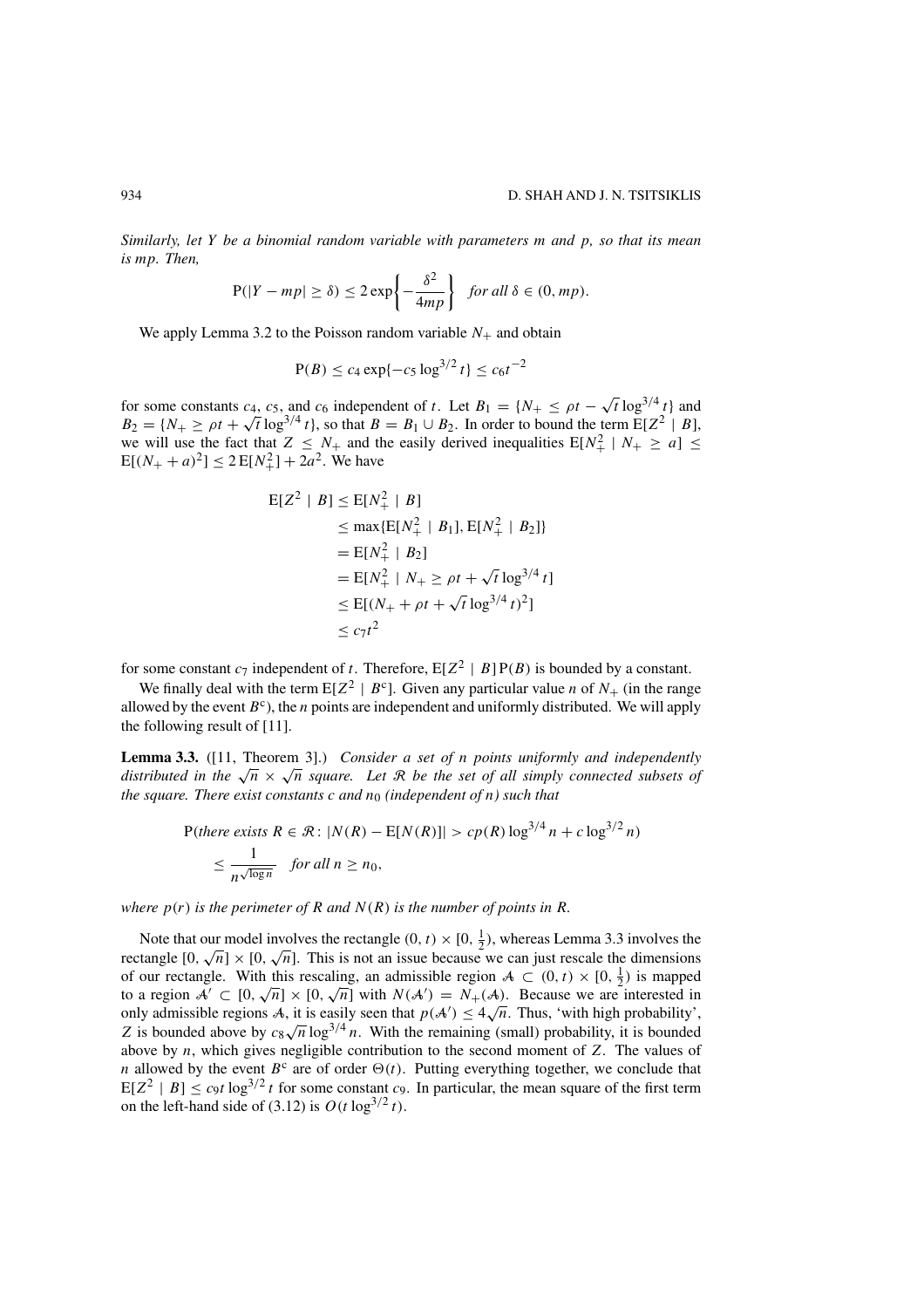3.5.2. *Bin arrival discrepancies.* We now turn to the second term on the right-hand side of (3.12). If bins of size less than  $\frac{1}{2}$  were arriving as a Poisson process, the argument would be identical to the one for the case of item arrivals. However, in our case, the process of small bin arrivals is different, and some additional work is needed. For simplicity, we will be assuming for the rest of this subsection that  $t$  is an integer.

The *actual* bin arrival process can be described as follows. At each integer time  $k$ ,  $0 < k < t$ , a potential bin arrives whose size  $U_k$  is uniform in  $[0, \frac{1}{2})$ . An independent coin with success probability  $\rho$  is flipped, and the bin is retained if the coin flip is a success. Thus, the total number of bin arrivals,  $N_$ , is a binomial random variable with parameters  $t - 1$  and  $\rho$ .

Let us now consider an *alternative* bin arrival process, coupled with the actual one. We generate  $t - 1$  arrival times, independently and uniformly in  $(0, t)$ , sort them in increasing order, and let  $\hat{T}_k$  be the time of the kth arrival. We let the kth arriving bin in the sorted sequence have the same size  $U_k$  as in the above description of the actual process. Finally, we use the same coins as in the actual bin arrival process to thin out the arrivals. We will use a 'hat' to indicate quantities associated with the alternative bin arrival process. Let  $C = \max_k |k - \hat{T}_k|$ . The points in  $(0, t) \times [0, \frac{1}{2})$  corresponding to the alternative process are the same as the points corresponding to the actual process, except that each point is shifted horizontally by a random amount bounded by C. Using Lemma 3.3 (restricted to sets R of the form  $(0, s) \times [0, \frac{1}{2})$ ), it is easily shown that  $E[C^2] \le c_{10}t \log^{3/2} t$  for some absolute constant  $c_{10}$ .

For any admissible region  $\hat{A}$ , let  $\hat{N}_-(\hat{A})$  be the number of points in  $\hat{A}$  obtained from the alternative process. Given an admissible region A, we can shift horizontally the vertical segments of the curve that defines it, to obtain a new admissible region  $\hat{A}$  such that the kth point in the actual process is in A if and only if the kth point in the alternative process is in  $\hat{A}$ ; in particular,  $\hat{N}_-(\hat{A}) = N_-(A)$ . Furthermore, the shifts in the vertical segments are bounded by C. It follows that  $|\lambda(\hat{A}) - \lambda(A)| \leq C$ .

Using also the facts that  $E[N_+(\mathcal{A})] = 2\rho\lambda(\mathcal{A})$  and  $E[\hat{N}_-(\hat{\mathcal{A}})] = 2\rho\lambda(\hat{\mathcal{A}})$ , we find that, for every admissible A, there exists an admissible  $\hat{A}$  such that

$$
|N_{-}(\mathcal{A}) - \mathbb{E}[N_{+}(\mathcal{A})]| = |\hat{N}_{-}(\hat{\mathcal{A}}) - \mathbb{E}[N_{+}(\mathcal{A})]|
$$
  
\n
$$
\leq |\hat{N}_{-}(\hat{\mathcal{A}}) - 2\rho\lambda(\hat{\mathcal{A}})| + 2\rho|\lambda(\mathcal{A}) - \lambda(\hat{\mathcal{A}})|
$$
  
\n
$$
\leq |\hat{N}_{-}(\hat{\mathcal{A}}) - \mathbb{E}[\hat{N}_{-}(\hat{\mathcal{A}})]| + C.
$$

It follows that

$$
\max_{\mathcal{A}} |N_{-}(\mathcal{A}) - \mathbb{E}[N_{+}(\mathcal{A})]| \leq \max_{\mathcal{A}} |\hat{N}_{-}(\hat{\mathcal{A}}) - \mathbb{E}[\hat{N}_{-}(\hat{\mathcal{A}})]| + C.
$$

To obtain a bound for the mean square of max<sub>A</sub>  $|\hat{N}_-(\hat{A}) - E[\hat{N}_-(\hat{A})]|$ , we proceed exactly as in the case of item arrival discrepancies, where we obtained a bound on the mean square of  $\max_A |\dot{N}_+(\mathcal{A}) - E[\dot{N}_+(\mathcal{A})]|$ . The only difference is that with item arrivals we were dealing with a Poisson number of points uniformly distributed in the rectangle, whereas here we are dealing with a binomial number of points. However, using a binomial tail bound analogous to the one in Lemma 3.2, the proof goes through without change.

### **3.6. Discussion and extensions**

The upper bound for the policy we have considered remains valid for several variations in our assumptions on the item and bin arrival processes. Our results were developed for the case of item sizes uniformly distributed in [0, 1], Poisson item arrivals, and deterministic bin arrivals.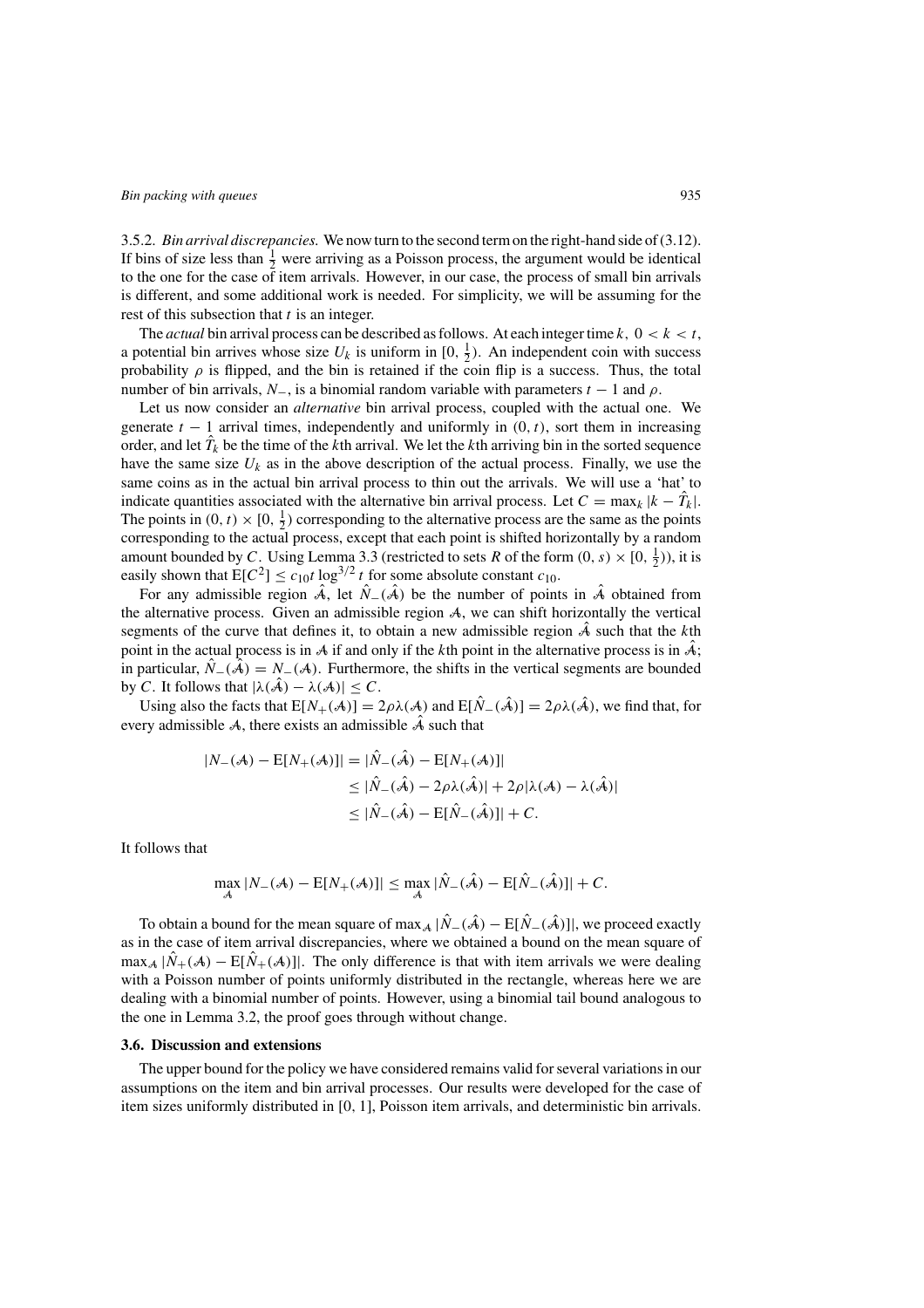The Poisson item arrival assumption can be relaxed to an assumption of i.i.d. interarrival times with finite second moment. For example, for an upper bound, we can delay the item arrivals by an  $O(h)$  amount and introduce  $O(1-\rho)$  additional artificial arrivals, so that the new arrival process is Poisson with rate  $(1+\rho)/2$ , and then apply the policy we have developed. Similarly, the assumption that bin arrivals are deterministic can be relaxed. However, the assumption on the item-size distribution is more restrictive. We believe that our analysis extends to any itemsize distribution that is symmetric around  $\frac{1}{2}$ . Moving beyond this simple extension appears to be an interesting future research problem.

We make a brief remark about our policy. The policy we have analyzed uses randomization. As an alternative, consider the following deterministic policy. Assume, for simplicity, that  $1/(1-\rho)$  is an integer, and let  $\delta = (1-\rho)/4\rho$ . Instead of letting the sizes of the bins allocated to the small items be random variables, we let them cycle through the values  $0, \delta, 2\delta, \ldots, \frac{1}{2}, \frac{1}{2}$ (the last value,  $\frac{1}{2}$ , is repeated twice). The bin arrival discrepancies are now easier to bound (everything is deterministic). While the proof for this deterministic policy is somewhat simpler, we find the randomized policy to be more elegant.

### **4. Lower bound**

As discussed in the introduction, if we relax the problem and allow items to be broken into pieces that can be placed in different bins, we obtain a tractable queueing system, resulting in a  $\Theta(h)$  queue size. This readily yields an  $\Omega(h)$  lower bound for the dynamic bin-packing problem. This lower bound does not match the upper bound  $O(h \log^{3/2} h)$ , which leaves the question of whether a better policy might result in a  $\Theta(h)$  queue size. The  $\Omega(h \log h)$  lower bound to be proved in this section shows that this is not the case, although it still leaves a small gap from the upper bound. The proof below is inspired from the proof of a lower bound for online bin packing [19].

Given  $\rho$ , let us define

$$
t^* = \frac{\alpha}{(1-\rho)^2} \log \frac{1}{1-\rho},
$$

where  $\alpha$  is an absolute constant. Consider the items that arrive during the interval [0,  $t^*$ ]. Let B be the number of such items whose size belongs to  $(\frac{1}{2}, 1)$ . Let  $N_-\$  be the number of such items whose size belongs to  $(\frac{1}{3}, \frac{1}{2})$ . Let  $N_+$  be the number of such items whose size belongs to  $(\frac{1}{2}, \frac{2}{3})$ . Note that  $E[N_{-}] = E[N_{+}] = 2\rho t^{*}/6 = \rho t^{*}/3$ . Let

$$
n = \frac{\rho t^*}{3} - 2\sqrt{t^*},
$$

assumed for simplicity to be an integer. Let G be the event  $\{N_+\geq n, N_-\geq n\}$ . Note that, for  $\rho$  sufficiently close to 1,  $t^*$  is sufficiently large and the Chebychev inequality yields  $P(G) \geq \frac{1}{2}$ .

Conditioned on the event G having occurred, let us select at random n of the  $N_-\,$  arriving items of size in  $(\frac{1}{3}, \frac{1}{2})$  and *n* of the  $N_+$  arriving items of size in  $(\frac{1}{2}, \frac{2}{3})$ , and call them small and large special items, respectively. A probabilistically equivalent way of generating the small special items is as follows (the process is similar for large special items). We generate the value of the Poisson random variable  $N_$  and then generate n independent random points, uniformly distributed in the rectangle  $[0, t^*] \times (\frac{1}{3}, \frac{1}{2})$ .

Let us now fix a policy, assume that the event G has occurred, and let  $Q(t)$  be the number of items in queue at some time t under that policy. For any small special item  $i_-,$  there are two possibilities: (a) item i– is eventually placed in a bin (either before or after  $t^*$ ) together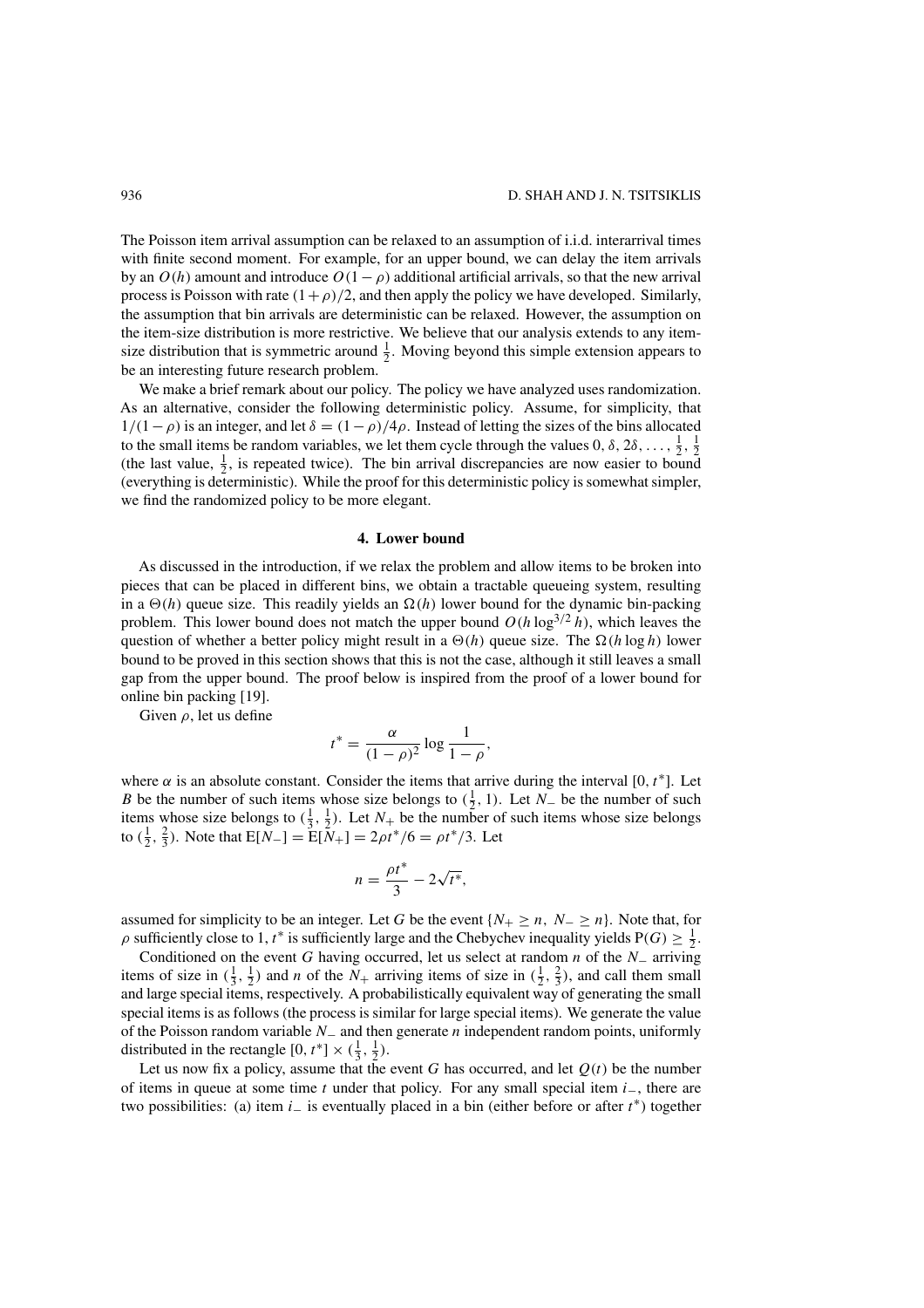with a large special item  $i_{+}$  (plus possibly other items), in which case we say that  $i_{-}$  and  $i_{+}$ are 'matched'; (b) the bin to which item  $i_$  is eventually placed does not contain a large special item. In case (b) we say that item  $i_$  is 'unmatched'. Let K be the number of unmatched small special items.

For  $i = 1, \ldots, n$ , let  $t_i^-$  and  $t_i^+$  be the arrival times of the pair of items  $i_-$  and  $i_+$  that are matched together. Clearly, one of these two items will have to be in queue for at least  $|t_i^- - t_i^+|$ time units. Therefore,

$$
\int_0^{t^*} Q(t) dt \ge \sum_{i=1}^n |t_i^- - t_i^+|.
$$
 (4.1)

Another useful bound is provided by the next lemma.

**Lemma 4.1.** *We have*

$$
E[Q(t^*) | G] \ge n + \frac{2}{3}\rho t^* + \frac{E[K | G]}{2} - t^*.
$$

*Proof.* Let us consider the number of bins that the policy uses for the items that arrive in  $[0, t<sup>*</sup>].$  There are *n* large special items, and they have to be in separate bins. Furthermore, the expected number of items whose size is in  $[\frac{2}{3}, 1]$  is  $2\rho t^*/3$ , and these must also be in separate bins. Finally, any unmatched small special item has size at least  $\frac{1}{3}$  and cannot be together with an item of size in  $[\frac{2}{3}, 1]$ ; also, it cannot be together with a large special item, by the definition of unmatched items. Since at most two small special items can fit in the same bin, at least  $K/2$ bins will be required. Thus, an expected number of  $n + 2\rho t^*/3 + E[K \mid G]/2$  bins will be required, but only  $t^*$  bins are available until time  $t^*$ . The difference provides a lower bound on the expected queue size at time  $t^*$ .

Combining  $(4.1)$  and Lemma 4.1, and using the definition of n, we obtain

$$
\frac{1}{t^*} \int_0^{t^*} E[Q(t) | G] dt + E[Q(t^*) | G] \ge c E \bigg[ K + \frac{1}{t^*} \sum_{i=1}^n |t_i^- - t_i^+| \bigg| G \bigg] - (1 - \rho) t^* - 2\sqrt{t^*}, \tag{4.2}
$$

where  $c$  is a positive absolute constant. (The above argument involves an interchange of integration and expectation, which is justified by the Fubini theorem.)

The quantity inside the expectation on the right-hand side of (4.2) can be interpreted in terms of a certain matching problem, which we now describe. We have  $n$  i.i.d. points uniformly distributed in  $[0, t] \times (\frac{1}{2}, \frac{2}{3})$ , marked by a '+', and *n* i.i.d. points uniformly distributed in [0, t] × ( $\frac{1}{3}$ ,  $\frac{1}{2}$ ), marked by a '-', corresponding to the large and small special items, respectively. Now, let us 'fold' the rectangle  $[0, t] \times (\frac{1}{3}, \frac{2}{3})$  along the  $x = \frac{1}{2}$  line, so that a '+' point at  $(\tau, x)$ gets moved to  $(\tau, x')$ , where  $x' = 1 - x$ . As a result, we now have  $n' +'$  points and  $n' -'$ points, all uniformly and independently distributed in [0, t]  $\times$  ( $\frac{1}{3}$ ,  $\frac{1}{2}$ ). A '+' point at ( $\tau$ ,  $x'$ ) can be matched together with a '-' point at  $(s, x)$  (i.e. be placed in the same bin) only if  $x' \geq x$ (i.e. if the '+' point lies above the '−' point). For such a pair of matched points, there is a penalty equal to their horizontal distance,  $|s - \tau|$ . For any unmatched '–' point, there is a penalty of 1. Lemma 1 of [19] (building on the results of [1]) shows that the expected value of penanty or 1. Lemma 1 or [19] (bunding on the results or [1]) shows that the expected value of the optimal cost in such a matching problem on the unit rectangle is  $\Omega(\sqrt{n \log n})$ . (Actually, for an unmatched ' $-$ ' point at  $(s, x)$ , [19] used a penalty equal to  $1 - x$ ; our unit penalty is at least as large, so the lower bound still applies.) Our rectangle has height  $\frac{1}{3}$  instead of 1, but this does not matter. Also, our rectangle has length  $t^*$  (instead of 1), but this is taken care of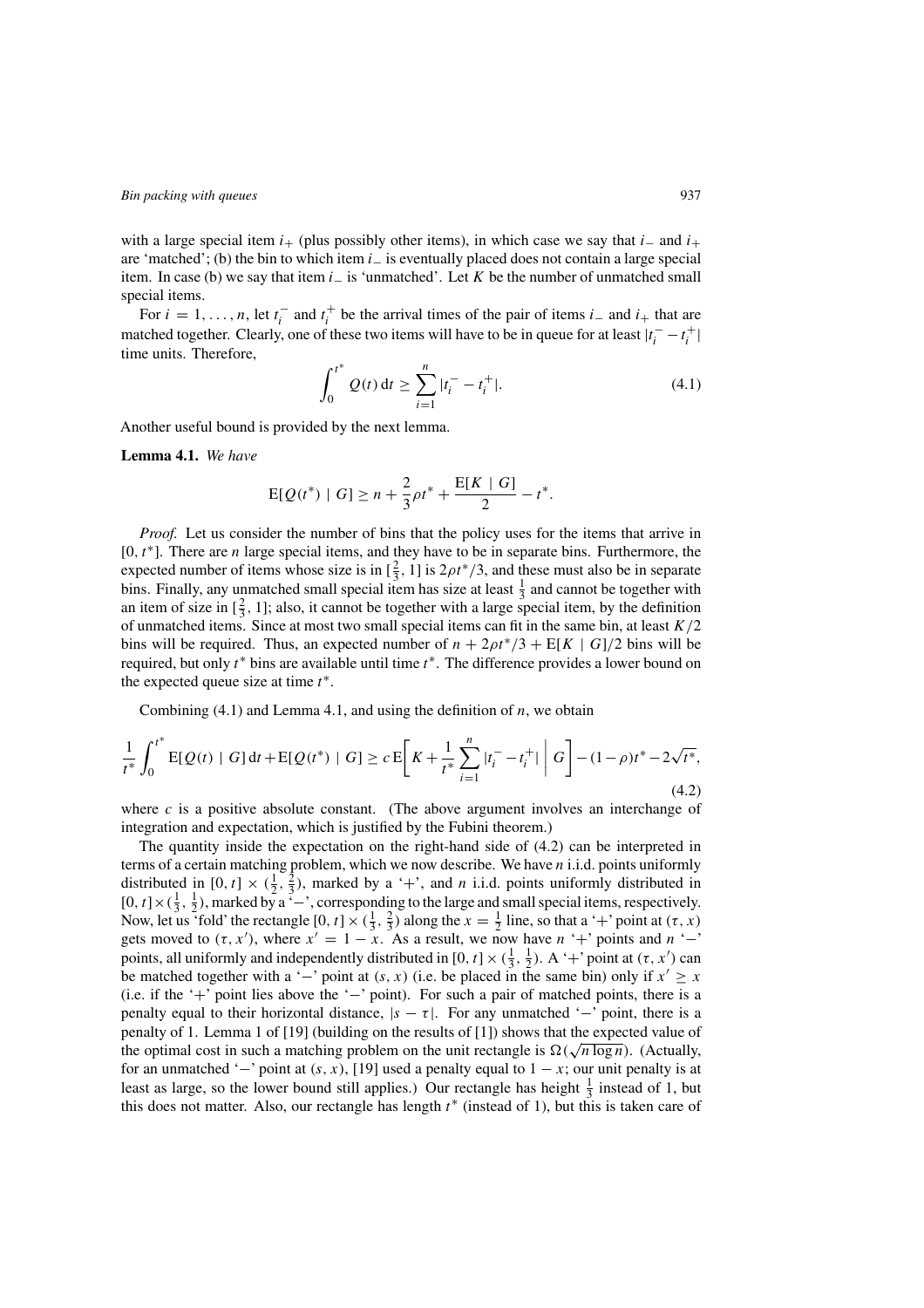by our dividing by  $t^*$  in (4.2). Using also the facts that  $P(G) \geq \frac{1}{2}$  and  $n = \Theta(t^*)$ , and taking expectations of both sides, we obtain

$$
\frac{1}{t^*} \int_0^{t^*} E[Q(t)] dt + E[Q(t^*)] \ge c_1 \sqrt{t^* \log t^*} - (1 - \rho)t^* - 2\sqrt{t^*}.
$$
 (4.3)

Recalling the definition of  $t^*$ , some elementary algebra shows that if  $\alpha$  is chosen suitably small, and if  $\rho$  is sufficiently close to 1, the right-hand side of (4.3) is lower bounded by ch log h (c is some absolute constant).

Now consider the same length time interval [s, s + t<sup>\*</sup>] instead of the time interval [0, t<sup>\*</sup>]. What is different now is that there may be some items already in queue at the beginning of the interval [s, s +  $t^*$ ]. However, the presence of such items cannot reduce the minimum possible value of the left-hand side of (4.3). It follows that

$$
\frac{1}{2t^*} \int_s^{s+t^*} E[Q(t)] dt + \frac{1}{2} E[Q(t^*)] \ge ch \log h \quad \text{for all } t \ge 0.
$$

This implies that  $\limsup_{t\to\infty} E[Q(t)] \ge ch \log h$ , concluding the proof of the lower bound in Theorem 1.1.

### **5. Conclusion**

In this paper we have studied a dynamic version of the bin-packing problem that involves queueing (as opposed to the previously studied online problem, in which decisions need to be made as soon as an item arrives). Whereas some past work on our problem has addressed the stability question, we focused on the scaling of the expected queue size as the load factor  $\rho$ approaches its stability limit. (By Little's law, this also addresses the scaling of the expected delay.) We showed that, as  $\rho$  approaches 1, there exists a policy under which the expected queue size scaling is very close to (within a logarithmic factor of) the  $\Theta(1/(1 - \rho))$  scaling associated with an M/U/1 queueing system in which items can be broken into pieces that can be placed into different bins. While the logarithmic factor may be aesthetically unappealing, we also showed that this is unavoidable. Our upper and lower bounds are not tight as far as the logarithmic factor is concerned  $(\log^{3/2} h \text{ versus } \log h)$ , but a method for closing this gap is not apparent.

Our results were developed for the case of item sizes uniformly distributed in [0, 1], Poisson item arrivals, and deterministic bin arrivals. The Poisson item arrival assumption can be relaxed to an assumption of i.i.d. interarrival times with finite second moment. For example, for an upper bound, we can delay the item arrivals by an  $O(h)$  amount and introduce  $O(1 - \rho)$ additional artificial arrivals, so that the new arrival process is Poisson with rate  $(1 + \rho)/2$ , and then apply the policy we have developed. Similarly, the assumption that bin arrivals are deterministic can be relaxed. However, the assumption on the item-size distribution is more restrictive. We believe that our analysis extends to any item-size distribution that is symmetric around  $\frac{1}{2}$ . Moving beyond this simple extension appears to be an interesting future research problem.

# **Acknowledgements**

The second author would like to acknowledge discussions with Dimitris Bertsimas on this problem, about fifteen years ago. This research was partially supported by NSF grants ECS-0426453 and CNS-0546590.